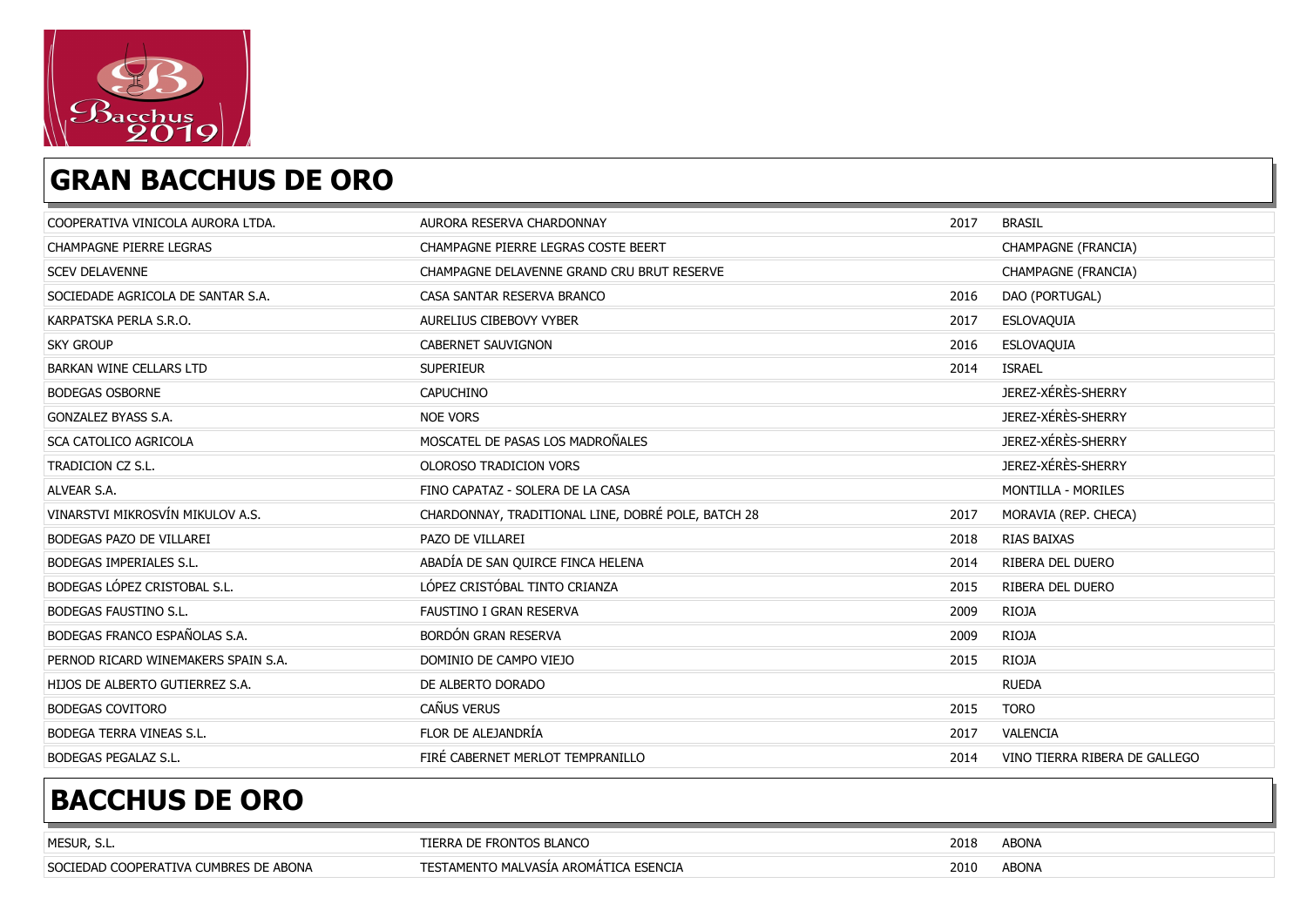

| SOCIEDAD COOPERATIVA CUMBRES DE ABONA | FLOR DE CHASNA BLANCO SECO                 | 2018 | <b>ABONA</b>             |
|---------------------------------------|--------------------------------------------|------|--------------------------|
| WEINGUT WERNER ANSELMANN              | WEIBBURGUNDER TROCKEN                      | 2018 | <b>ALEMANIA</b>          |
| SOC. COOP. AGRARIA CLM SANTA QUITERIA | TINTORALBA GARNACHA TINTORERA              | 2018 | <b>ALMANSA</b>           |
| ANGOVE FAMILY WINEMAKERS              | MCLAREN VALE CABERNET SAUVIGNON            | 2017 | <b>AUSTRALIA</b>         |
| WAKEFIELD/TAYLORS WINES               | <b>JARAMAN SHIRAZ</b>                      | 2017 | <b>AUSTRALIA</b>         |
| CASTA VITIVINICOLA SA DE CV           | <b>CARDON</b>                              | 2016 | BAJA CALIFORNIA (MEXICO) |
| VIÑAS DEL SOL                         | SANTOS BRUJOS CHARDONNAY                   | 2017 | BAJA CALIFORNIA (MEXICO) |
| DESCENDIENTES DE J. PALACIOS S.L.     | PÉTALOS DEL BIERZO                         | 2017 | <b>BIERZO</b>            |
| COOPERATIVA VINICOLA GARIBALDI        | ESPUMANTE GARIBALDI BRUT PINOT NOIR        | 2018 | <b>BRASIL</b>            |
| BODEGAS SAN ALEJANDRO                 | <b>CLOS BALTASAR</b>                       | 2017 | CALATAYUD                |
| S.COOP. NIÑO JESUS DE ANIÑON          | ESTECILLO BLANCO MACABEO                   | 2018 | <b>CALATAYUD</b>         |
| BODEGAS ARAGONESAS S.A.               | SOLO TIRIO                                 | 2018 | CAMPO DE BORJA           |
| BODEGAS BORSAO S.A.                   | <b>BORSAO TRES PICOS</b>                   | 2017 | CAMPO DE BORJA           |
| BODEGAS AÑADAS S.A.                   | CARE GARNACHA NATIVA                       | 2017 | CARIÑENA                 |
| BODEGAS IGNACIO MARÍN S.L.            | IGNACIO MARÍN OLD VINE GARNACHA            | 2015 | CARIÑENA                 |
| BODEGAS SAN VALERO SOC. COOP.         | PARTICULAR GARNACHA OLD VINE               | 2016 | CARIÑENA                 |
| DOMINIO DE LONGAZ S.L.U.              | DOMINIO DE LONGAZ                          | 2013 | CARIÑENA                 |
| <b>GRANDES VINOS Y VIÑEDOS S.A.</b>   | ANAYON SELECCION                           | 2015 | CARIÑENA                 |
| AGUSTÍ TORELLÓ S.A.                   | KRIPTA GRAN RESERVA                        | 2010 | <b>CAVA</b>              |
| CODORNIU - RAVENTÓS                   | ARS COLLECTA JAUME CODORNIU GRAN RESERVA   | 2013 | <b>CAVA</b>              |
| J. GARCIA CARRION S.A.                | JAUME SERRA GRAN RESERVA                   | 2011 | <b>CAVA</b>              |
| <b>CHAMPAGNE COLIN</b>                | CHAMPAGNE BRUT BLANC DE BLANCS PREMIER CRU |      | CHAMPAGNE (FRANCIA)      |
| CHAMPAGNE DENIS CHAPUT                | NOIR DE JADE - BLANC DE NOIRS NV           |      | CHAMPAGNE (FRANCIA)      |
| CHAMPAGNE DEROT DELUGNY               | MILLÉSIME                                  | 2009 | CHAMPAGNE (FRANCIA)      |
| CHAMPAGNE EMILE LECLERE               | <b>CUVEE BICENTENAIRE EMILE LECLERE</b>    |      | CHAMPAGNE (FRANCIA)      |
| CHAMPAGNE PIERRE LEGRAS               | MONOGRAPHIE BRUT                           | 2010 | CHAMPAGNE (FRANCIA)      |
| COGEVI CHAMPAGNE COLLET               | BRUT VINTAGE COLLECTION PRIVEE             | 2008 | CHAMPAGNE (FRANCIA)      |
| <b>EARL GUAY PATRICE</b>              | CHAMPAGNE GUAY-QUIGNOT - PRESTIGE          |      | CHAMPAGNE (FRANCIA)      |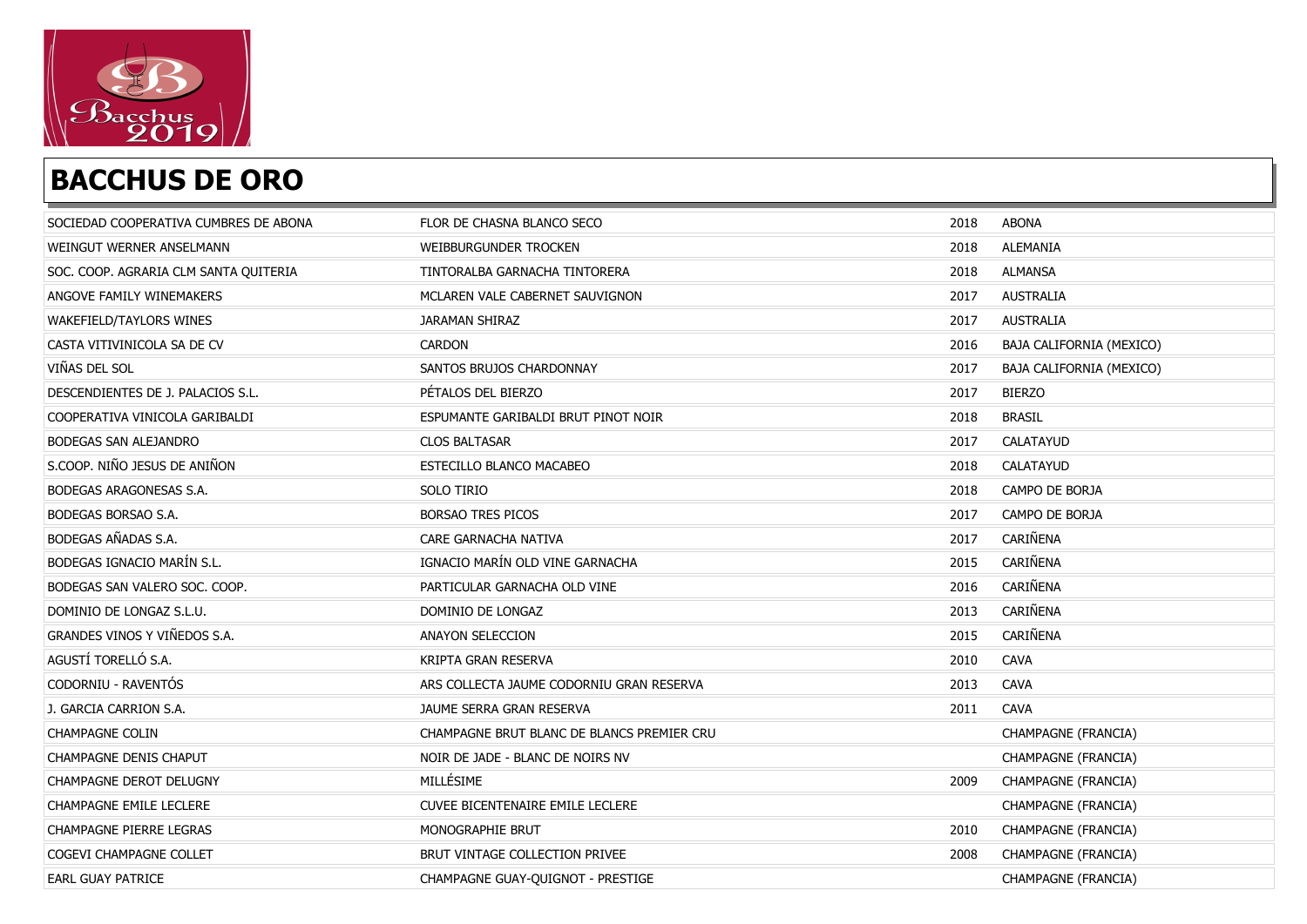

| <b>EARL GUAY PATRICE</b>                         | CHAMPAGNE PATRICE GUAY - ROSÉ                  |      | CHAMPAGNE (FRANCIA)            |
|--------------------------------------------------|------------------------------------------------|------|--------------------------------|
| LACROIX THÉODORE                                 | <b>CHAMPRAUX</b>                               | 2009 | CHAMPAGNE (FRANCIA)            |
| SCEV BOEVER DENANCY                              | CHAMPAGNE BOEVER A & S - 3 FILLES DE CARACTERE |      | CHAMPAGNE (FRANCIA)            |
| SCEV LEQUART ET FILS - CHAMPAGNE LAURENT LEQUART | PRESTIGE EXTRA BRUT                            | 2008 | CHAMPAGNE (FRANCIA)            |
| SCEV LEQUART ET FILS - CHAMPAGNE LAURENT LEQUART | LAURENT LEQUART BLANC DE MEUNIER BRUT NATURE   |      | CHAMPAGNE (FRANCIA)            |
| AGRÍCOLA CIGALEÑA S.L.                           | ROSADO HIRIART ÉLITE                           | 2018 | <b>CIGALES</b>                 |
| AGRÍCOLA CIGALEÑA S.L.                           | ROSADO HIRIART LÁGRIMA                         | 2018 | <b>CIGALES</b>                 |
| COMPAÑÍA DE VINOS MIGUEL MARTIN SL               | VIÑA GOY                                       | 2018 | CIGALES                        |
| DANIELA GOMEZ LORA                               | QUELIAS                                        | 2018 | <b>CIGALES</b>                 |
| DANIELA GOMEZ LORA                               | <b>SINFO</b>                                   | 2018 | <b>CIGALES</b>                 |
| WAKEFIELD/TAYLORS WINES                          | ST. ANDREWS CABERNET SAUVIGNON                 | 2016 | CLARE VALLEY (AUSTRALIA)       |
| MIGUEL TORRES S.A.                               | <b>GRANS MURALLES</b>                          | 2014 | CONCA DE BARBERA               |
| CODORNIU - RAVENTÓS                              | RAIMAT CASTELL CHARDONNAY                      | 2018 | COSTERS DEL SEGRE              |
| DOMAINE SHADRAPA/SMVDA RAOUDHA                   | PHENICIA BLANC                                 | 2018 | COTEAUX DE LA MEDJERDA (TUNEZ) |
| <b>GLOBAL WINES S.A.</b>                         | CABRIZ RESERVA BRANCO                          | 2018 | DAO (PORTUGAL)                 |
| UNIAO COMERCIAL DA BEIRA LDA.                    | QUINTA DO CERRADO RESERVA TINTO                | 2016 | DAO (PORTUGAL)                 |
| <b>UWE URBACH</b>                                | VINO DE UWE BLANCO                             | 2017 | EL HIERRO                      |
| PERELADA COMERCIAL S.A.                          | PERELADA FINCA GARBET                          | 2014 | <b>EMPORDÁ</b>                 |
| MARTIN POMFY-MAVIN                               | MARTIN POMFY R12                               | 2012 | ESLOVAQUIA                     |
| MOVINO SPOL. S.R.O.                              | MOVINO SAUVIGNON                               | 2018 | ESLOVAQUIA                     |
| MOVINO SPOL. S.R.O.                              | MOVINO TRAMIN CERVENÝ                          | 2017 | ESLOVAQUIA                     |
| <b>SKY GROUP</b>                                 | <b>ALIBERNET</b>                               | 2016 | ESLOVAQUIA                     |
| <b>SKY GROUP</b>                                 | MELVINO                                        | 2016 | ESLOVAQUIA                     |
| <b>SKY GROUP</b>                                 | PÁLAVA                                         | 2017 | ESLOVAQUIA                     |
| VINO MATYSAK S.R.O.                              | MATYSAK DEVIN BOBUL'OVÝ VÝBER                  | 2018 | ESLOVAQUIA                     |
| VINO SIMONOVIC                                   | TRAMIN CERVENY SIMONOVIC                       | 2018 | ESLOVAQUIA                     |
| <b>BODEGAS TUNTE</b>                             | <b>VALARA</b>                                  | 2017 | <b>GRAN CANARIA</b>            |
| BODEGAS TAJINASTE S.L.L.                         | PAISAJE DE LAS ISLAS MALVASIA-MARMAJUELO       | 2017 | <b>ISLAS CANARIAS</b>          |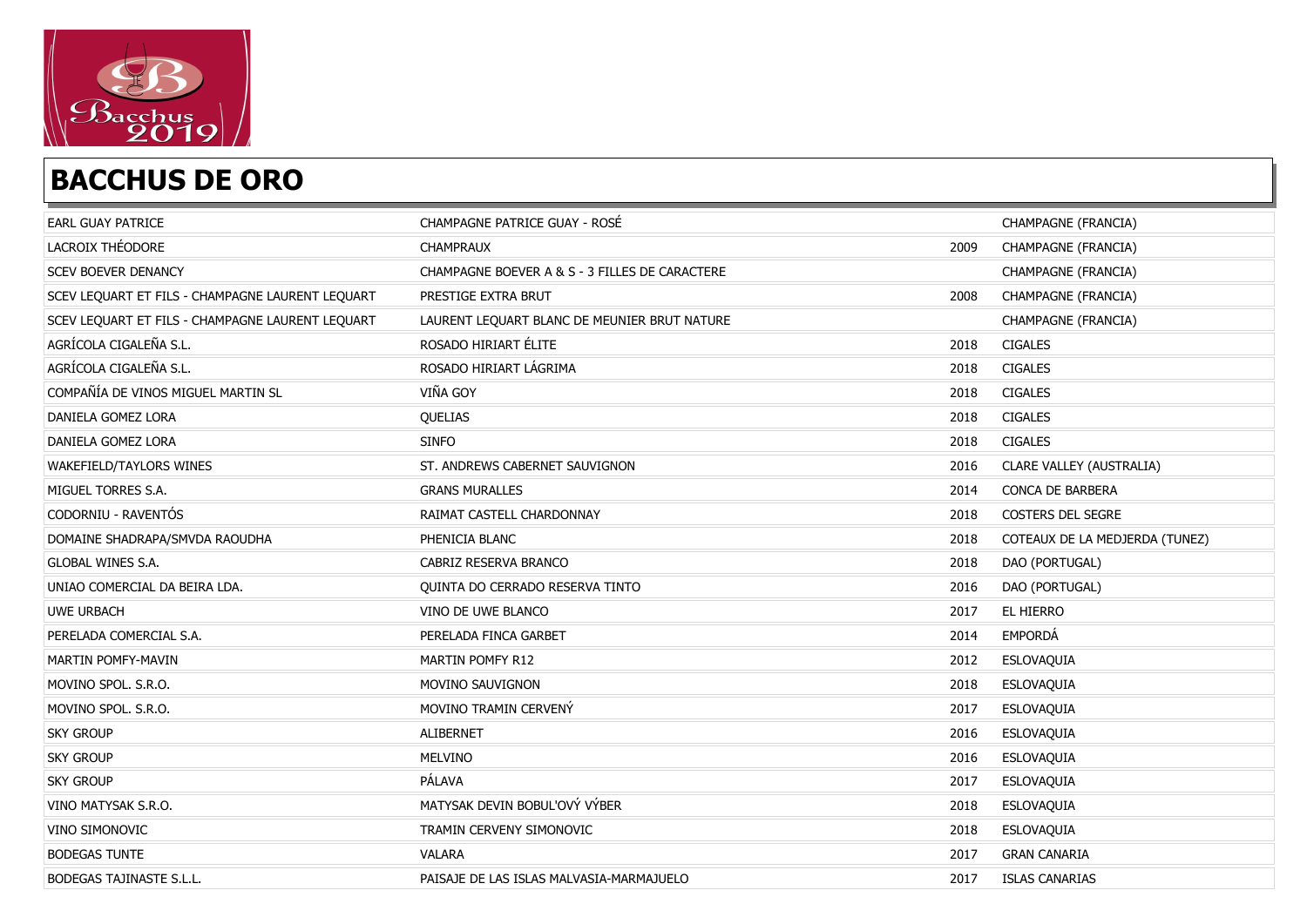

| <b>BODEGAS OSBORNE</b>                      | PEDRO XIMÉNEZ VIEJO                              |      | JEREZ-XÉRÈS-SHERRY             |
|---------------------------------------------|--------------------------------------------------|------|--------------------------------|
| <b>BODEGAS OSBORNE</b>                      | <b>BC 200</b>                                    |      | JEREZ-XÉRÈS-SHERRY             |
| <b>BODEGAS OSBORNE</b>                      | COQUINERO                                        |      | JEREZ-XÉRÈS-SHERRY             |
| FERNANDEZ-GAO VINOS Y BRANDIES S.L.         | FERNANDEZ-GAO 1750 PALO CORTADO                  | 1998 | JEREZ-XÉRÈS-SHERRY             |
| GONZALEZ BYASS S.A.                         | TIO PEPE FINO EN RAMA                            |      | JEREZ-XÉRÈS-SHERRY             |
| GONZALEZ BYASS S.A.                         | LEONOR PALO CORTADO                              |      | JEREZ-XÉRÈS-SHERRY             |
| <b>TRADICION CZ S.L.</b>                    | AMONTILLADO TRADICION VORS                       |      | JEREZ-XÉRÈS-SHERRY             |
| TRADICION CZ S.L.                           | PEDRO XIMENEZ TRADICION VOS                      |      | JEREZ-XÉRÈS-SHERRY             |
| TRADICION CZ S.L.                           | CREAM TRADICION VOS                              |      | JEREZ-XÉRÈS-SHERRY             |
| TRADICION CZ S.L.                           | <b>FINO TRADICION</b>                            |      | JEREZ-XÉRÈS-SHERRY             |
| BODEGAS ALCEÑO S.A.                         | ALCEÑO MONASTRELL ORGANIC                        | 2017 | JUMILLA                        |
| BODEGAS CARCHELO S.L.                       | CANALIZO                                         | 2014 | <b>JUMILLA</b>                 |
| BODEGAS CARCHELO S.L.                       | CARCHELO SELECTO                                 | 2014 | <b>JUMILLA</b>                 |
| BODEGAS LUZÓN S.L.                          | ALTOS DE LUZÓN                                   | 2016 | <b>JUMILLA</b>                 |
| PROFMAT S.R.O.                              | HR WINERY PALAVA - SLANOVÉ                       | 2014 | JUZNOSLOVENSKA VO (ESLOVAQUIA) |
| RAIMEX - VINO RAJNIC                        | VINO RAJNIC SAUVIGNON                            | 2018 | JUZNOSLOVENSKA VO (ESLOVAQUIA) |
| RAIMEX - VINO RAJNIC                        | VINO RAJNIC - ALIBERNET                          | 2017 | JUZNOSLOVENSKA VO (ESLOVAQUIA) |
| RAIMEX - VINO RAJNIC                        | VINO RAJNIC - PINOT GRIS                         | 2018 | JUZNOSLOVENSKA VO (ESLOVAQUIA) |
| TERRA WYLAK S.R.O.                          | <b>TERRA WYLAK DEVIN</b>                         | 2017 | JUZNOSLOVENSKA VO (ESLOVAQUIA) |
| VIENNA DC A.S. - CHATEAU RUBAN              | CHATEAU RÚBAN NORIA - NESKORÝ ZBER               | 2018 | JUZNOSLOVENSKA VO (ESLOVAQUIA) |
| VINS S.R.O.                                 | VELTLÍNSKE ZELENÉ                                | 2018 | JUZNOSLOVENSKA VO (ESLOVAQUIA) |
| ZÁMOCKÉ VINÁRSTVO S.R.O.                    | EDICIA ROMAN JANOUSEK SAUVIGNON BLANC SUR LIE NZ | 2017 | JUZNOSLOVENSKA VO (ESLOVAQUIA) |
| JESÚS DEL PERDÓN - BODEGAS YUNTERO S.C.C.M. | YUNTERO ROSADO                                   | 2018 | LA MANCHA                      |
| VINÍCOLA DE CASTILLA S.A.                   | SEÑORÍO DE GUADIANEJA GRAN RESERVA CAB. SAUV.    | 2009 | LA MANCHA                      |
| BODEGA VULCANO DE LANZAROTE S.L.            | <b>VULCANO DOLCE</b>                             | 2016 | LANZAROTE                      |
| EL GRIFO S.A.                               | CANARI                                           |      | LANZAROTE                      |
| TERRA WYLAK S.R.O.                          | TERRA WYLAK PÁLAVA                               | 2017 | MALOKARPATSKÁ VO (ESLOVAQUIA)  |
| BODEGA INIESTA S.L.                         | FINCA EL CARRIL VALERIA                          | 2018 | <b>MANCHUELA</b>               |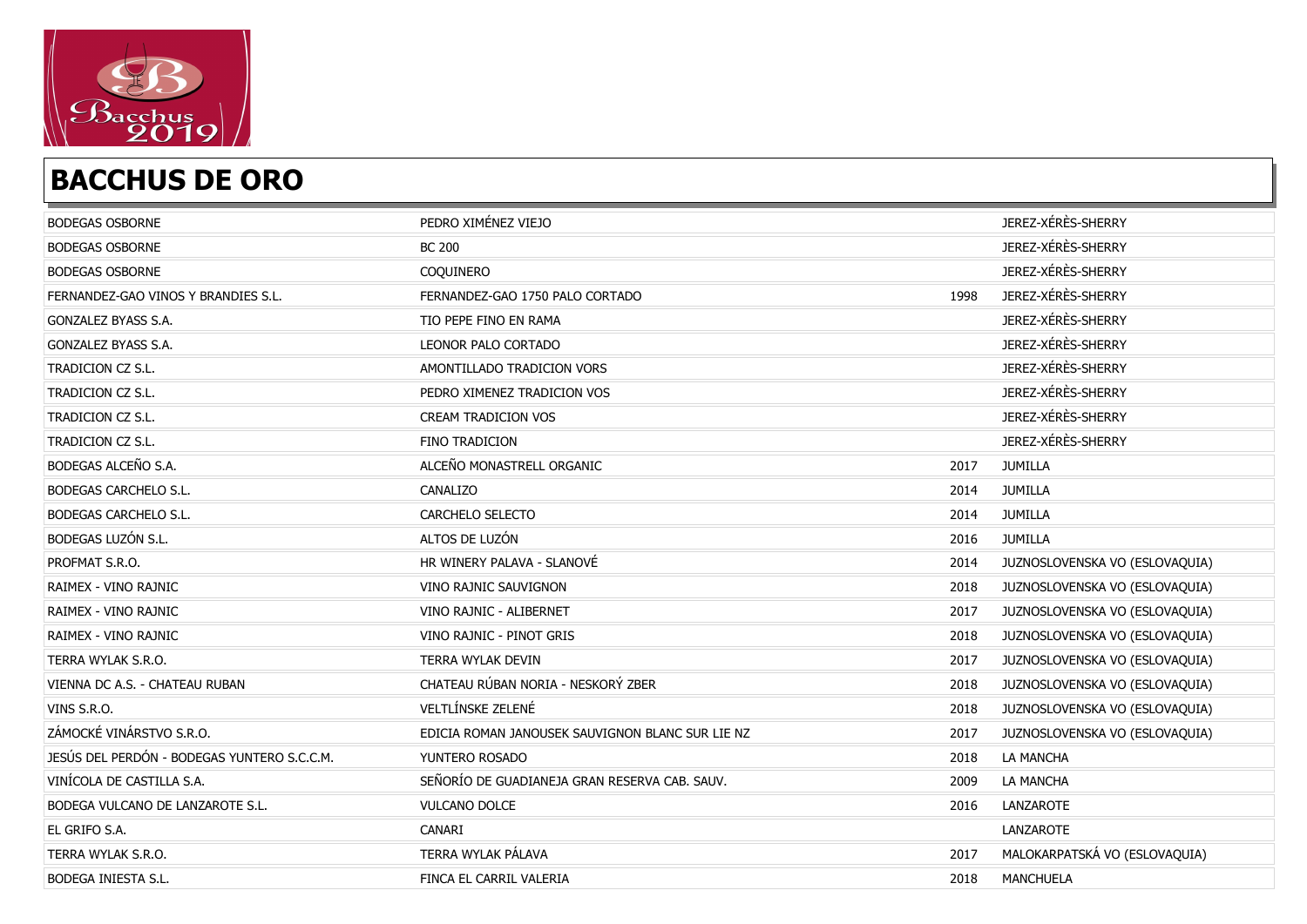

| BODEGAS Y VIÑEDOS EL SOLEADO S.L.         | LA MALQUERIDA                               | 2014 | <b>MANCHUELA</b>           |
|-------------------------------------------|---------------------------------------------|------|----------------------------|
| MONTE XANIC                               | MONTE XANIC CABERNET SAUVIGNON - MERLOT     | 2017 | MEXICO                     |
| MONTE XANIC                               | MONTE XANIC SELECCIÓN                       | 2017 | MEXICO                     |
| PRODUCTOS DEL CAMPO VIBE SA DE CV         | <b>FUSION</b>                               | 2017 | MEXICO                     |
| VINICOLA SAN LORENZO S.A. DE C.V.         | CASA MADERO MERLOT                          | 2017 | MEXICO                     |
| DAVINUS S.R.O.                            | DAVINUS VELTLÍNSKÉ ZELENÉ                   | 2016 | MORAVIA (REP. CHECA)       |
| VINARSTVI MIKROSVÍN MIKULOV A.S.          | NEUBURSKÉ, TRADITIONAL LINE, PERNÁ, KOTELNÁ | 2017 | MORAVIA (REP. CHECA)       |
| ZÁMECKÉ VINARSTVÍ BZENEC                  | EGO NO. 59 RULANDSKÉ SEDÉ                   | 2017 | MORAVIA (REP. CHECA)       |
| ZÁMECKÉ VINARSTVÍ BZENEC                  | EGO NO. 0076 SAUVIGNON                      | 2017 | MORAVIA (REP. CHECA)       |
| ZÁMECKÉ VINARSTVÍ BZENEC                  | RYZLINK RÝNSKÝ, TERROIR MORAVIA, MIKULOV    | 2015 | MORAVIA (REP. CHECA)       |
| ZÁMECKÉ VINARSTVÍ BZENEC                  | RULANDSKÉ BÍLÉ, COLLECTION 1508             | 2017 | MORAVIA (REP. CHECA)       |
| BODEGAS CASTILLO DE MONJARDIN S.A.        | ROBLE 185                                   | 2018 | <b>NAVARRA</b>             |
| BODEGAS PAGO DE LARRAINZAR                | PAGO DE LARRAINZAR RESERVA ESPECIAL         | 2011 | <b>NAVARRA</b>             |
| <b>INURRIETA S.L.</b>                     | INURRIETA MIMAÓ                             | 2017 | <b>NAVARRA</b>             |
| INURRIETA S.L.                            | <b>INURRIETA SUR</b>                        | 2017 | <b>NAVARRA</b>             |
| <b>INURRIETA S.L.</b>                     | <b>INURRIETA NORTE</b>                      | 2017 | <b>NAVARRA</b>             |
| GABOUSEK S.R.O.                           | VINO GAVREL, RULANDSKÉ BIELE                | 2017 | NITRIANSKA VO (ESLOVAQUIA) |
| PAGO AYLÉS (ABRERA S.A.)                  | "3" DE TRESMIL                              | 2016 | PAGO AYLÉS                 |
| MIGUEL TORRES S.A.                        | MAS LA PLANA                                | 2015 | <b>PENEDES</b>             |
| ALVARO PALACIOS S.L.                      | <b>LES TERRASSES</b>                        | 2017 | PRIORATO                   |
| PARQUE ENOLÓGICO PUERTA DEL LOBO SA DE CV | PUERTA DEL LOBO EMILIA                      | 2018 | QUERETARO (MEXICO)         |
| HANA MÁDLOVÁ                              | ALIBERNET POZDNÍ SBER                       | 2015 | REPUBLICA CHECA            |
| ADEGA CONDES DE ALBAREI S.A.U.            | SALNEVAL                                    | 2018 | RIAS BAIXAS                |
| ADEGAS GRAN VINUM S.L.                    | ESENCIA DIVIÑA                              | 2018 | RIAS BAIXAS                |
| ADEGAS TERRAE S.L.                        | CARALLAN                                    | 2018 | RIAS BAIXAS                |
| ALDEA DE ABAIXO S.A.T.                    | <b>GRAN NOVAS</b>                           | 2017 | RIAS BAIXAS                |
| BODEGA REMESAL S.L.                       | REMESAL PEDRA BLANCA                        | 2018 | RIAS BAIXAS                |
| BODEGAS LA VAL S.L.                       | LAS VAL LÍAS                                | 2011 | RIAS BAIXAS                |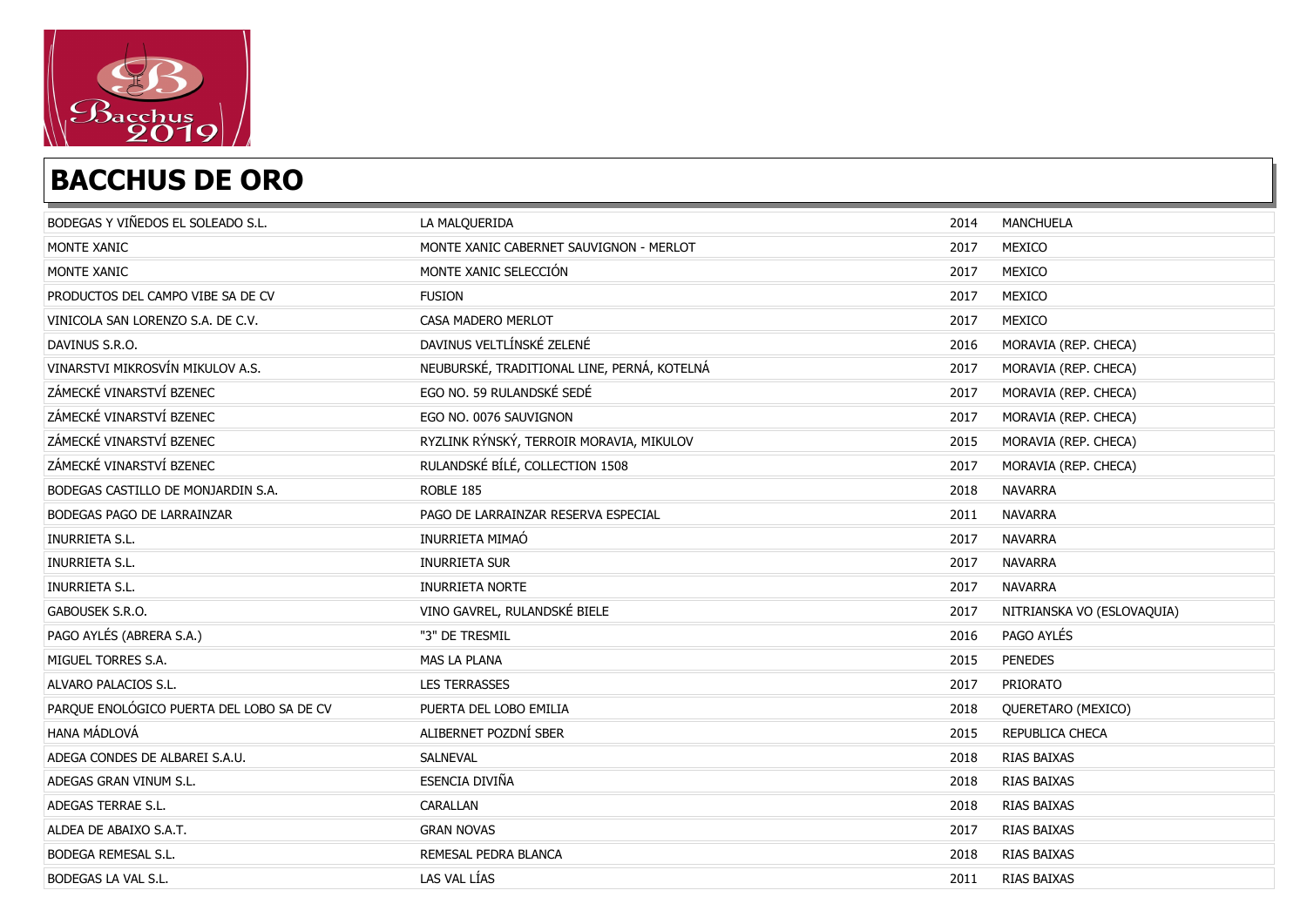

| BODEGAS PABLO PADÍN S.L.                    | ALBARIÑO SEGREL AMBAR                | 2017 | RIAS BAIXAS             |
|---------------------------------------------|--------------------------------------|------|-------------------------|
| BODEGAS Y VIÑEDOS VEIGA DA PRINCESA S.L.    | PAZO DOS CELTAS                      | 2018 | RIAS BAIXAS             |
| BOUZA DO REI S.A.T.                         | ALBARIÑO BOUZA DO REI                | 2018 | RIAS BAIXAS             |
| CAMBADOS URBAN WINERY SL                    | DESCONCIERTO                         | 2018 | RIAS BAIXAS             |
| CARMEN ALVAREZ OUBIÑA                       | ALTOS DE CRISTIMIL                   | 2018 | RIAS BAIXAS             |
| HAMMEKEN CELLARS SL                         | <b>GOTAS DE MAR</b>                  | 2017 | RIAS BAIXAS             |
| LAGAR DE COSTA S.L.                         | LAGAR DE COSTA                       | 2018 | RIAS BAIXAS             |
| MAIOR DE MENDOZA S.L.                       | MAIOR DE MENDOZA SOBRE LIAS          | 2018 | RIAS BAIXAS             |
| SEÑORÍO DE RUBIÓS S.L.                      | MANUEL D'AMARO ALBARIÑO LÍAS         | 2016 | RIAS BAIXAS             |
| SEÑORÍO DE RUBIÓS S.L.                      | SEÑORÍO DE RUBIÓS CONDADO BLANCO     | 2017 | RIAS BAIXAS             |
| TIERRA TRABAJO Y TRADICIÓN 3T S.A.T         | ALBARIÑO NEUS                        | 2018 | RIAS BAIXAS             |
| BODEGA ALANÍS S.L.U.                        | <b>AMAVIDA</b>                       | 2018 | RIBEIRO                 |
| RAMÓN DO CASAR S.L.                         | RAMON DO CASAR TREIXADURA            | 2018 | RIBEIRO                 |
| VIÑA COSTEIRA                               | <b>TAMBORÁ</b>                       | 2018 | <b>RIBEIRO</b>          |
| ALBERTO Y BENITO S.A.                       | SUPERNOVA ROBLE                      | 2017 | RIBERA DEL DUERO        |
| BODEGA S. ARROYO S.L.U.                     | VIÑARROYO ROSADO                     | 2018 | RIBERA DEL DUERO        |
| BODEGAS ARZUAGA NAVARRO S.L.                | ARZUAGA ROSAE                        | 2018 | RIBERA DEL DUERO        |
| BODEGAS ARZUAGA NAVARRO S.L.                | ARZUAGA RESERVA                      | 2014 | RIBERA DEL DUERO        |
| BODEGAS DOMINIO DE CAIR S.L.                | TIERRAS DE CAIR                      | 2012 | RIBERA DEL DUERO        |
| BODEGAS RAÍZ Y QUESOS PÁRAMO DE GUZMÁN S.L. | RAÍZ DE GUZMÁN                       | 2018 | RIBERA DEL DUERO        |
| BODEGAS RODERO S.L.                         | PAGO DE VALTARREÑA                   | 2015 | RIBERA DEL DUERO        |
| BODEGAS RODERO S.L.                         | CARMELO RODERO CRIANZA               | 2016 | RIBERA DEL DUERO        |
| BODEGAS Y VIÑEDOS ALILIAN S.L.              | CAMINO DEL ABUELO                    | 2014 | RIBERA DEL DUERO        |
| CODORNIU - RAVENTÓS                         | PÁRAMOS DE LEGARIS                   | 2015 | <b>RIBERA DEL DUERO</b> |
| <b>GRUPO SOLAR DE SAMANIEGO</b>             | <b>CUEVA DEL RAPOSO</b>              | 2015 | RIBERA DEL DUERO        |
| <b>GRUPO SOLAR DE SAMANIEGO</b>             | <b>DURON CRIANZA</b>                 | 2015 | RIBERA DEL DUERO        |
| LAGAR DE PROVENTUS S.L.                     | <b>TR3SMANO</b>                      | 2016 | RIBERA DEL DUERO        |
| PAGO DE LOS CAPELLANES S.A.                 | PAGO DE LOS CAPELLANES TINTO RESERVA | 2015 | RIBERA DEL DUERO        |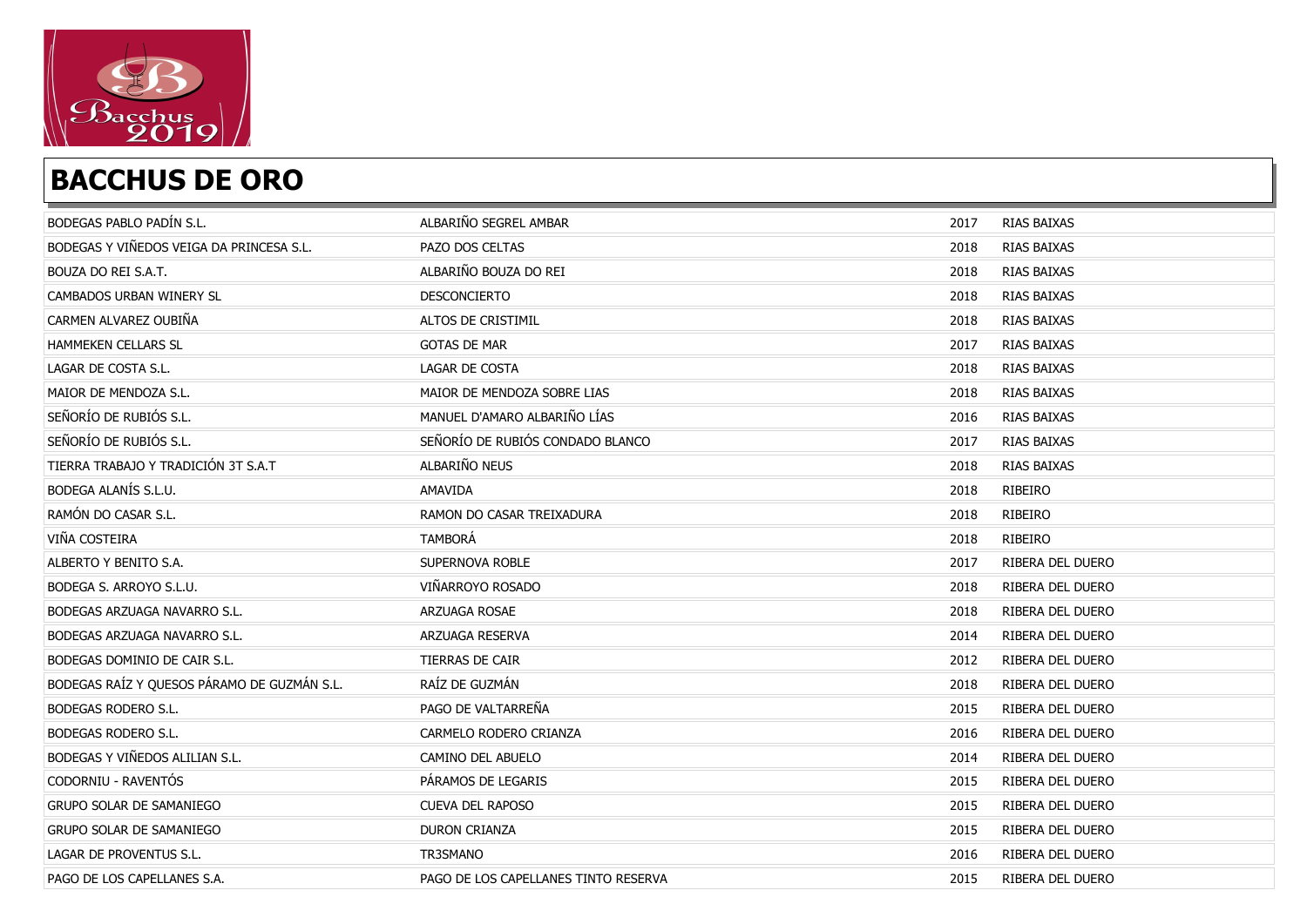

| PERNOD RICARD WINEMAKERS SPAIN S.A.             | <b>TARSUS EL CANTO</b>                     | 2015 | RIBERA DEL DUERO      |
|-------------------------------------------------|--------------------------------------------|------|-----------------------|
| ALTOS DE RIOJA VITICULTORES Y BODEGUEROS S.L.   | ALTOS R PIGEAGE                            | 2015 | <b>RIOJA</b>          |
| ALTOS DE RIOJA VITICULTORES Y BODEGUEROS S.L.   | ALTOS R RESERVA                            | 2015 | <b>RIOJA</b>          |
| BODEGAS CAMPILLO S.L.                           | EL NIÑO DE CAMPILLO                        | 2017 | <b>RIOJA</b>          |
| BODEGAS DE FAMILIA BURGO VIEJO S.L.             | BURGO VIEJO GRAN RESERVA                   | 2011 | <b>RIOJA</b>          |
| BODEGAS DE FAMILIA BURGO VIEJO S.L.             | PALACIO DEL BURGO RESERVA                  | 2015 | <b>RIOJA</b>          |
| BODEGAS ESTRAUNZA S.A.                          | SOLAR DE ESTRAUNZA ROSADO                  | 2018 | <b>RIOJA</b>          |
| BODEGAS FLORENTINO MARTINEZ RUBIO C.B.          | FLORENTINO MARTINEZ                        | 2017 | <b>RIOJA</b>          |
| BODEGAS IREKUA 1956 (GELMER ALTO PIRINEO S.L.)  | <b>IREKUA CRIANZA</b>                      | 2015 | <b>RIOJA</b>          |
| BODEGAS PEDRO MARTINEZ ALESANCO S.L.            | NADA QUE VER                               | 2014 | <b>RIOJA</b>          |
| BODEGAS RAMÓN BILBAO S.A.                       | RAMÓN BILBAO EDICIÓN LIMITADA              | 2016 | <b>RIOJA</b>          |
| BODEGAS RAMÓN BILBAO S.A.                       | MIRTO DE RAMÓN BILBAO                      | 2014 | <b>RIOJA</b>          |
| BODEGAS VIVANCO S.L.                            | <b>VIVANCO RESERVA</b>                     | 2012 | <b>RIOJA</b>          |
| FINCAS DE AZABACHE                              | FINCAS DE AZABACHE TEMPRANILLO BLANCO      | 2018 | <b>RIOJA</b>          |
| GONZALEZ BYASS S.A.                             | BERONIA VIÑAS VIEJAS                       | 2016 | <b>RIOJA</b>          |
| GONZALEZ BYASS S.A.                             | BERONIA 198 BARRICAS                       | 2010 | <b>RIOJA</b>          |
| <b>GRUPO SOLAR DE SAMANIEGO</b>                 | SOLAR DE SAMANIEGO CRIANZA                 | 2015 | <b>RIOJA</b>          |
| <b>GRUPO SOLAR DE SAMANIEGO</b>                 | CABEZA DE CUBA                             | 2015 | <b>RIOJA</b>          |
| PERNOD RICARD WINEMAKERS SPAIN S.A.             | CAMPO VIEJO BLANCO                         | 2017 | <b>RIOJA</b>          |
| UNIÓN FAMILIAR DE AGRICULTORES LAS CEPAS S.L.U. | DOMINIO DE LAERTES ECOLOGICO               | 2018 | <b>RIOJA</b>          |
| UNIÓN FAMILIAR DE AGRICULTORES LAS CEPAS S.L.U. | LAERTES REY MATURANA ECOLOGICO             | 2018 | <b>RIOJA</b>          |
| BODEGA CUATRO RAYAS/AGRÍCOLA CASTELLANA S.C.L.  | VISIGODO VIÑAS VIEJAS                      | 2018 | <b>RUEDA</b>          |
| BODEGA HERMANOS DEL VILLAR S.L.                 | ORO DE CASTILLA SAUVIGNON BLANC            | 2018 | <b>RUEDA</b>          |
| BODEGAS RAMÓN BILBAO S.A.                       | RAMÓN BILBAO VERDEJO EDICION LIMITADA LIAS | 2017 | <b>RUEDA</b>          |
| J. GARCIA CARRION S.A.                          | MAYOR DE CASTILLA VERDEJO                  | 2018 | <b>RUEDA</b>          |
| S.COOP. BODEGA REINA DE CASTILLA                | REINA DE CASTILLA VERDEJO                  | 2018 | <b>RUEDA</b>          |
| S.COOP. BODEGA REINA DE CASTILLA                | EL BUFON VERDEJO                           | 2018 | <b>RUEDA</b>          |
| COOPERATIVA VINICOLA GARIBALDI                  | ESPUMANTE GARIBALDI CHARDONNAY             | 2018 | SERRA GAUCHA (BRASIL) |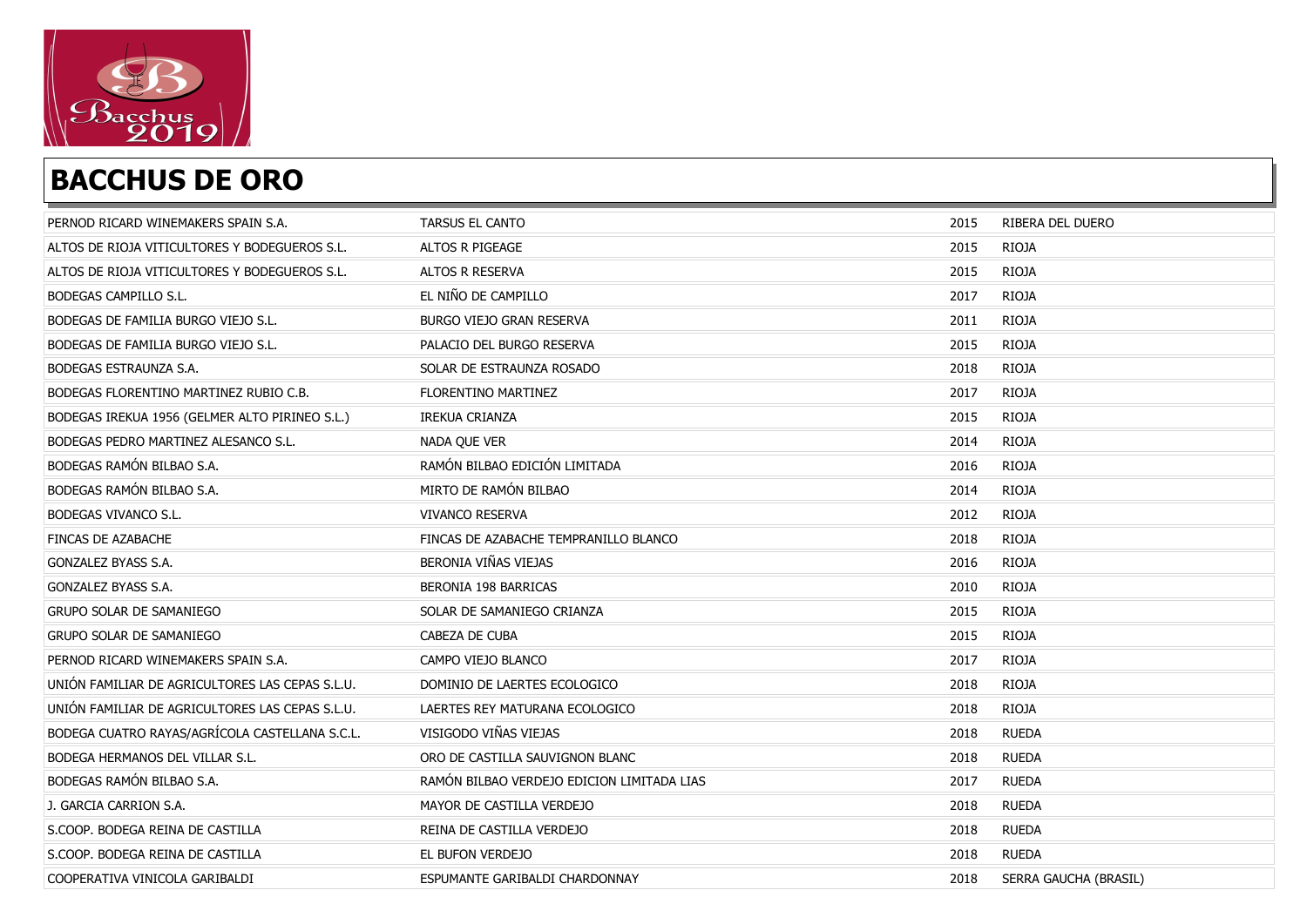

| BODEGA SOMMOS S.L.                         | <b>GLARIMA ROBLE BLANCO</b>                    | 2018 | SOMONTANO                      |
|--------------------------------------------|------------------------------------------------|------|--------------------------------|
| FELIX SOLIS AVANTIS                        | <b>GRAN BAJOZ</b>                              | 2015 | <b>TORO</b>                    |
| ERREKALDE TXAKOLINA S.L.                   | <b>HIRUZTA BEREZIA</b>                         | 2017 | <b>TXACOLI DE GETARIA</b>      |
| BODEGAS MURVIEDRO S.A.                     | LA CASA DE LA SEDA                             | 2017 | UTIEL-REQUENA                  |
| MARIA TERESA NUÑEZ VEGA                    | <b>BIOCA GODELLO</b>                           | 2018 | VALDEORRAS                     |
| FELIX SOLIS AVANTIS                        | BARÓN DEL CEGA GRAN RESERVA                    | 2012 | VALDEPEÑAS                     |
| BODEGA TERRA VINEAS S.L.                   | RENOVATIUM WHITE                               | 2018 | VALENCIA                       |
| CLOS DE LOM - HERSECA INMB                 | CLOS DE LÓM MALVASIA                           | 2018 | VALENCIA                       |
| EL PENITENTE S.L.                          | ARAUTAVA FINCA LA HABANERA BLANCO              | 2018 | VALLE DE LA OROTAVA            |
| ADEGA COOPERATIVA E REGIONAL DE MONÇAO CRL | ALVARINHO DEU LA DEU RESERVA                   | 2016 | VINHO VERDE (PORTUGAL)         |
| COMPAÑÍA LEBANIEGA DE VINOS Y LICORES S.L. | EL MISTERIO                                    | 2015 | <b>VINO</b>                    |
| HABLA - BODEGAS BH S.L.                    | <b>HABLA DE TI</b>                             | 2017 | <b>VINO</b>                    |
| BODEGAS CASTILLO DE MONJARDIN S.A.         | ROSADO BRUT NATURE RESERVA SUPERIOR            | 2016 | VINO DE MESA                   |
| BODEGAS LEGANZA S.A.                       | CONDESA DE LEGANZA ROSADO SELECCIÓN DE FAMILIA | 2018 | VINO TIERRA DE CASTILLA        |
| CAIZ CARRIZAL SLU                          | FINCA CAIZ CARRIZAL PETIT VERDOT               | 2015 | VINO TIERRA DE CASTILLA        |
| CORONADO, VINOS Y BODEGAS S.L.             | CHARCÓN-SELECCIÓN                              | 2015 | VINO TIERRA DE CASTILLA        |
| <b>BOSQUE DE MATASNOS</b>                  | BOSQUE DE MATASNOS SYRAH                       | 2016 | VINO TIERRA DE CASTILLA Y LEÓN |
| AMPRIUS LAGAR S.L.                         | LAGAR D'AMPRIUS AETERNUM                       | 2016 | VINO TIERRA DEL BAJO ARAGÓN    |
| BODEGAS NUEVA VALVERDE S.A.                | 750                                            | 2007 | VINOS DE MADRID                |
| VIÑEDOS DE SAN MARTIN S.L.                 | LAS MORADAS - INITIO                           | 2011 | <b>VINOS DE MADRID</b>         |

| E. REVERON S, S.L. (BODEGAS REVERON)  | PAGOS DE REVERÓN BLANCO ECO                      | 2018 | ABONA    |
|---------------------------------------|--------------------------------------------------|------|----------|
| JOTTOCAR S.L.                         | LOS TABLEROS TINTO BARRICA                       | 2017 | ABONA    |
| SOCIEDAD COOPERATIVA CUMBRES DE ABONA | TESTAMENTO MALVASÍA AROMÁTICA FERMENTADO BARRICA | 2018 | ABONA    |
| WEINGUT WERNER ANSELMANN              | GEWÜRZTRAMINER SPÄTLESE - EDENKOBENER BERGEL     | 2018 | ALEMANIA |
| WEINGUT WERNER ANSELMANN              | DORNFELDER TROCKEN EDESHEIMER ORDENSGUT BARRIQUE | 2016 | ALEMANIA |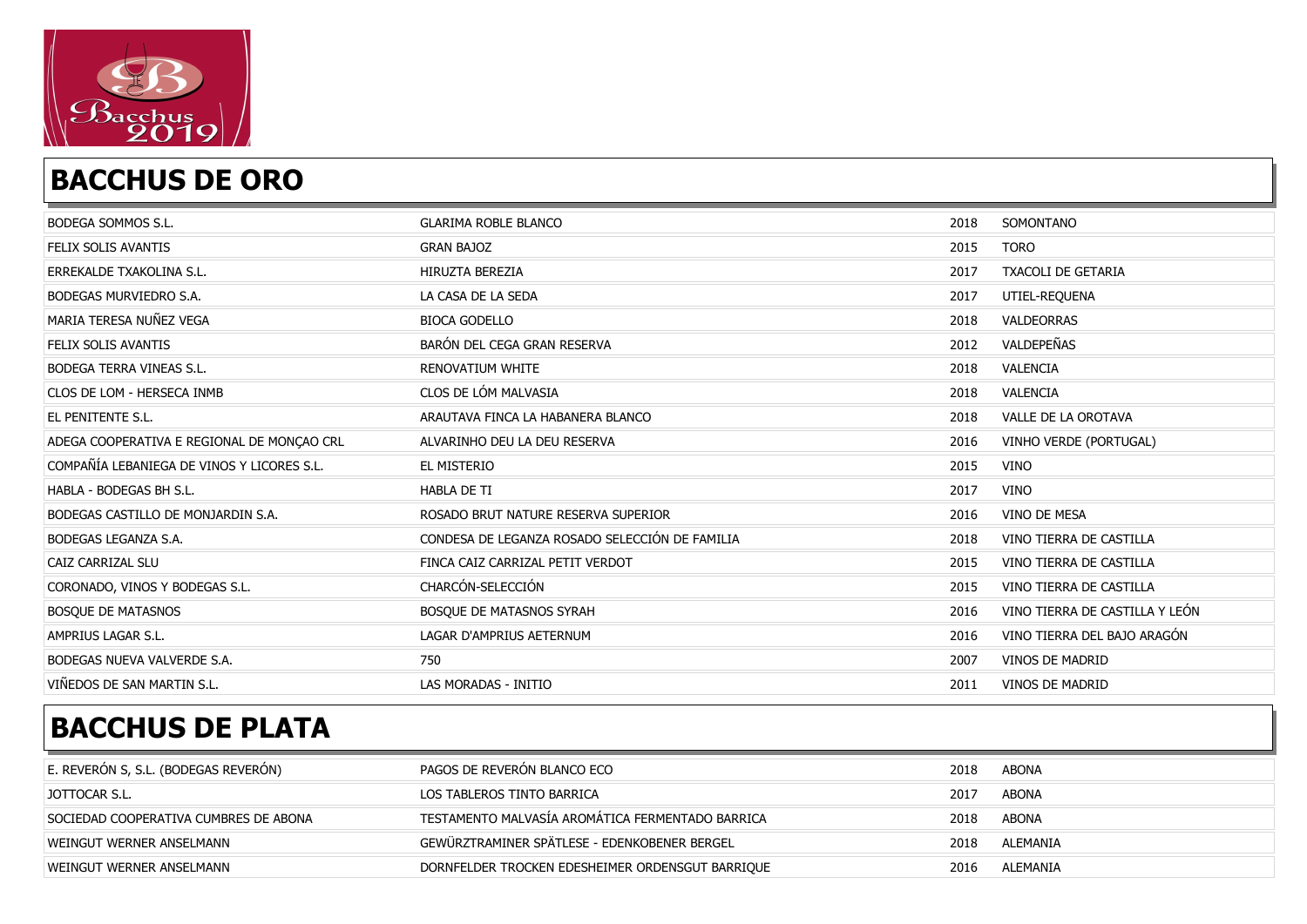

| BODEGA NTRA, SRA, DE LAS VIRTUDES COOP, V.   | LAS VIRTUDES TEMPLANZA                    | 2017 | <b>ALICANTE</b>            |
|----------------------------------------------|-------------------------------------------|------|----------------------------|
| <b>BODEGAS BOCOPA</b>                        | SEÑORIO DE BENIDORM ROBLE                 | 2018 | <b>ALICANTE</b>            |
| <b>BODEGAS BOCOPA</b>                        | LAUDUM CHARDONNAY                         | 2018 | <b>ALICANTE</b>            |
| BODEGAS MURVIEDRO S.A.                       | MURVIEDRO EKO                             | 2018 | <b>ALICANTE</b>            |
| HAMMEKEN CELLARS SL                          | <b>GRAN ALLEGRANZA</b>                    | 2017 | <b>ALICANTE</b>            |
| BODEGAS CANO S.L.                            | CAÑADA DEL SOTO VERDEJO                   | 2018 | <b>ALMANSA</b>             |
| SOC. COOP. AGRARIA CLM SANTA QUITERIA        | TINTORALBA ROBLE                          | 2017 | <b>ALMANSA</b>             |
| ANGOVE FAMILY WINEMAKERS                     | MCLAREN VALE SHIRAZ                       | 2017 | <b>AUSTRALIA</b>           |
| ANGOVE FAMILY WINEMAKERS                     | WARBOYS VINEYARD MCLAREN VALE SHIRAZ      | 2017 | <b>AUSTRALIA</b>           |
| VINOS JUGUETE SA DE CV                       | JUGUETTE CABERNET-SHIRAZ                  | 2016 | <b>AUSTRALIA</b>           |
| ADEGA COOPERATIVA DE CANTANHEDE CRL          | MARQUES DE MARIALVA - RESERVA DOS SÓCIOS  |      | <b>BAIRRADA (PORTUGAL)</b> |
| ADEGA COOPERATIVA DE CANTANHEDE CRL          | MARQUES DE MARIALVA COLHEITA SELECCIONADA | 2018 | BAIRRADA (PORTUGAL)        |
| TOTAL WINES - VINHOS DE PORTUGAL LDA         | ESPUMANTE RARÍSSIMO                       | 2016 | BAIRRADA (PORTUGAL)        |
| CASTA VITIVINICOLA SA DE CV                  | <b>CASTA NEGRA</b>                        | 2015 | BAJA CALIFORNIA (MEXICO)   |
| VIÑAS DEL SOL                                | SANTOS BRUJOS CHARDONNAY                  | 2018 | BAJA CALIFORNIA (MEXICO)   |
| <b>BODEGA DEL ABAD S.L.</b>                  | ABAD DOM BUENO GODELLO                    | 2018 | <b>BIERZO</b>              |
| ESTÉVEZ BODEGAS Y VIÑEDOS S.L.               | VERSOS DE VALTUILLE - CEPAS CENTENARIAS   | 2016 | <b>BIERZO</b>              |
| VIÑEDOS Y BODEGAS PITTACUM S.L.              | PITTACUM VAL DE LA LOBA                   | 2016 | <b>BIERZO</b>              |
| <b>BODEGA TXABARRI</b>                       | TXABARRI EXTRA                            | 2018 | <b>BIZKAIKO TXAKOLINA</b>  |
| <b>BODEGA TXABARRI</b>                       | <b>TXABARRI TINTO</b>                     | 2018 | BIZKAIKO TXAKOLINA         |
| BODEGAS ITSASMENDI S.L.                      | PARCELARIO 7.6                            | 2017 | <b>BIZKAIKO TXAKOLINA</b>  |
| CASA VALDUGA VINHOS FINOS LTDA.              | CASA VALDUGA GRAN LEOPOLDINA CHARDONNAY   | 2018 | <b>BRASIL</b>              |
| COOPERATIVA VINICOLA AURORA LTDA.            | AURORA ESPUMANTE MOSCATEL BRANCO          |      | <b>BRASIL</b>              |
| COOPERATIVA VINÍCOLA NOVA ALIANÇA            | ALIANÇA ESPUMANTE BRUT                    |      | <b>BRASIL</b>              |
| DOMNO DO BRASIL IND. E COM. DE BEBIDAS LTDA. | PONTO NERO CULT BRUT                      |      | <b>BRASIL</b>              |
| VINÍCOLA CAMPESTRE LTDA.                     | ZANOTTO ESPUMANTE BRUT                    |      | <b>BRASIL</b>              |
| VINÍCOLA GALVAO BUENO                        | BUENO ANIMA GRAN RESERVA                  | 2015 | <b>BRASIL</b>              |
| COOP. AGROVINÍCOLA NTRA. SRA. DEL ROSARIO    | LAS REÑAS SELECCIÓN                       | 2016 | <b>BULLAS</b>              |
|                                              |                                           |      |                            |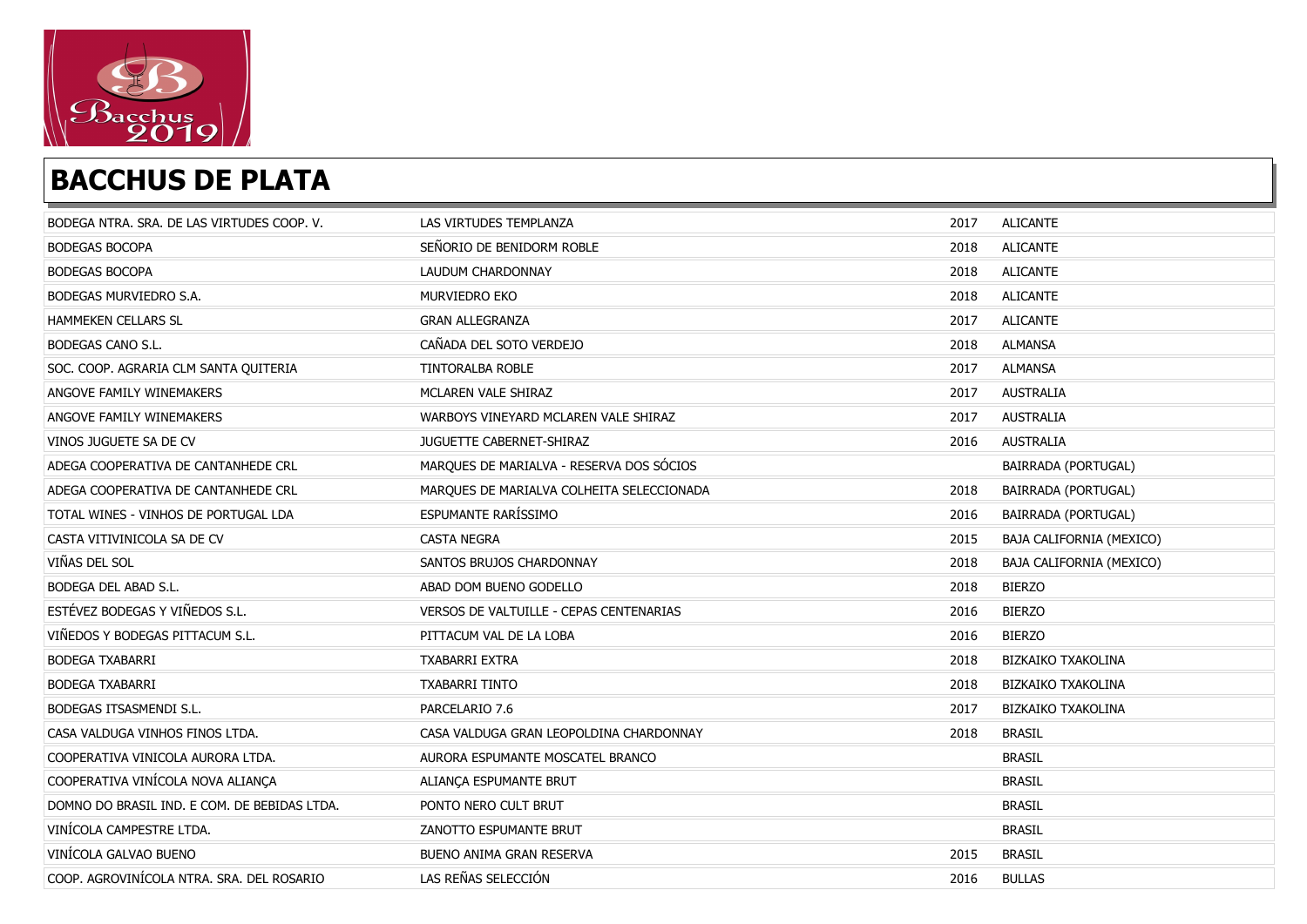

| BODEGA VIRGEN DE LA SIERRA S.COOP.               | CRUZ DE PIEDRA ROSADO GARNACHA                | 2018 | CALATAYUD           |
|--------------------------------------------------|-----------------------------------------------|------|---------------------|
| BODEGAS LANGA HNOS, S.L.                         | SEÑORIO DE AYUD ORGANIC                       | 2017 | CALATAYUD           |
| BODEGAS SAN ALEJANDRO                            | LAS ROCAS                                     | 2017 | CALATAYUD           |
| BODEGAS SAN ALEJANDRO                            | LAS ROCAS VIÑAS VIEJAS                        | 2017 | CALATAYUD           |
| SAN GREGORIO SOC. COOP. LTDA.                    | ARMANTES VENDIMIA SELECCIONADA                | 2016 | CALATAYUD           |
| BODEGAS ARAGONESAS S.A.                          | <b>GARNACHA CENTENARIA</b>                    | 2018 | CAMPO DE BORJA      |
| BODEGAS AÑADAS S.A.                              | CARE FINCA BANCALES                           | 2015 | CARIÑENA            |
| BODEGAS AÑADAS S.A.                              | CARE TINTO ROBLE                              | 2018 | CARIÑENA            |
| BODEGAS AÑADAS S.A.                              | CARE GARNACHA BLANCA                          | 2018 | CARIÑENA            |
| DOMINIO DE LONGAZ S.L.U.                         | <b>LONGUS</b>                                 | 2013 | CARIÑENA            |
| GRANDES VINOS Y VIÑEDOS S.A.                     | <b>ANAYON GARNACHA</b>                        | 2015 | CARIÑENA            |
| GRANDES VINOS Y VIÑEDOS S.A.                     | ANAYON CARIÑENA                               | 2015 | CARIÑENA            |
| GRANDES VINOS Y VIÑEDOS S.A.                     | ANAYON CHARDONNAY                             | 2017 | CARIÑENA            |
| GRANDES VINOS Y VIÑEDOS S.A.                     | CORONA DE ARAGON MACABEO - CHARDONNAY         | 2018 | CARIÑENA            |
| GRANDES VINOS Y VIÑEDOS S.A.                     | CORONA DE ARAGON CRIANZA                      | 2015 | CARIÑENA            |
| BODEGAS FAUSTINO S.L.                            | CAVA BRUT RESERVA FAUSTINO                    |      | CAVA                |
| CODORNIU - RAVENTÓS                              | ANNA DE CODORNIU BLANC DE BLANCS BRUT RESERVA |      | <b>CAVA</b>         |
| J. GARCIA CARRION S.A.                           | CAVA PATA NEGRA ORGANICO                      |      | <b>CAVA</b>         |
| PERELADA COMERCIAL S.A.                          | PRIVAT BRUT NATURE RESERVA                    | 2016 | <b>CAVA</b>         |
| UNIÓN VINÍCOLA DEL ESTE S.L.                     | VEGA MEDIEN BRUT ROSE                         |      | CAVA                |
| VÍA DE LA PLATA S.L.                             | CAVA VIA DE LA PLATA COUPAGE BRUT             | 2017 | <b>CAVA</b>         |
| CHAMPAGNE COLETTE BONNET                         | PINOT NOIR                                    | 2014 | CHAMPAGNE (FRANCIA) |
| EARL GAULLET BENOIT                              | <b>CUVÉE TRADITION</b>                        |      | CHAMPAGNE (FRANCIA) |
| <b>EARL GUAY PATRICE</b>                         | CHAMPAGNE PATRICE GUAY, BRUT TRADITION        |      | CHAMPAGNE (FRANCIA) |
| SARL LACROIX TRIAULAIRE                          | LE BIOGRAPHE                                  |      | CHAMPAGNE (FRANCIA) |
| SCEV LEQUART ET FILS - CHAMPAGNE LAURENT LEQUART | LAURENT LEQUART L'HÉRITIÉRE EXTRA BRUT        |      | CHAMPAGNE (FRANCIA) |
| SCEV LEQUART ET FILS - CHAMPAGNE LAURENT LEQUART | LAURENT LEQUART RÉSERVE EXTRA BRUT            |      | CHAMPAGNE (FRANCIA) |
| AGRÍCOLA CIGALEÑA S.L.                           | HIRIART CRIANZA                               | 2014 | <b>CIGALES</b>      |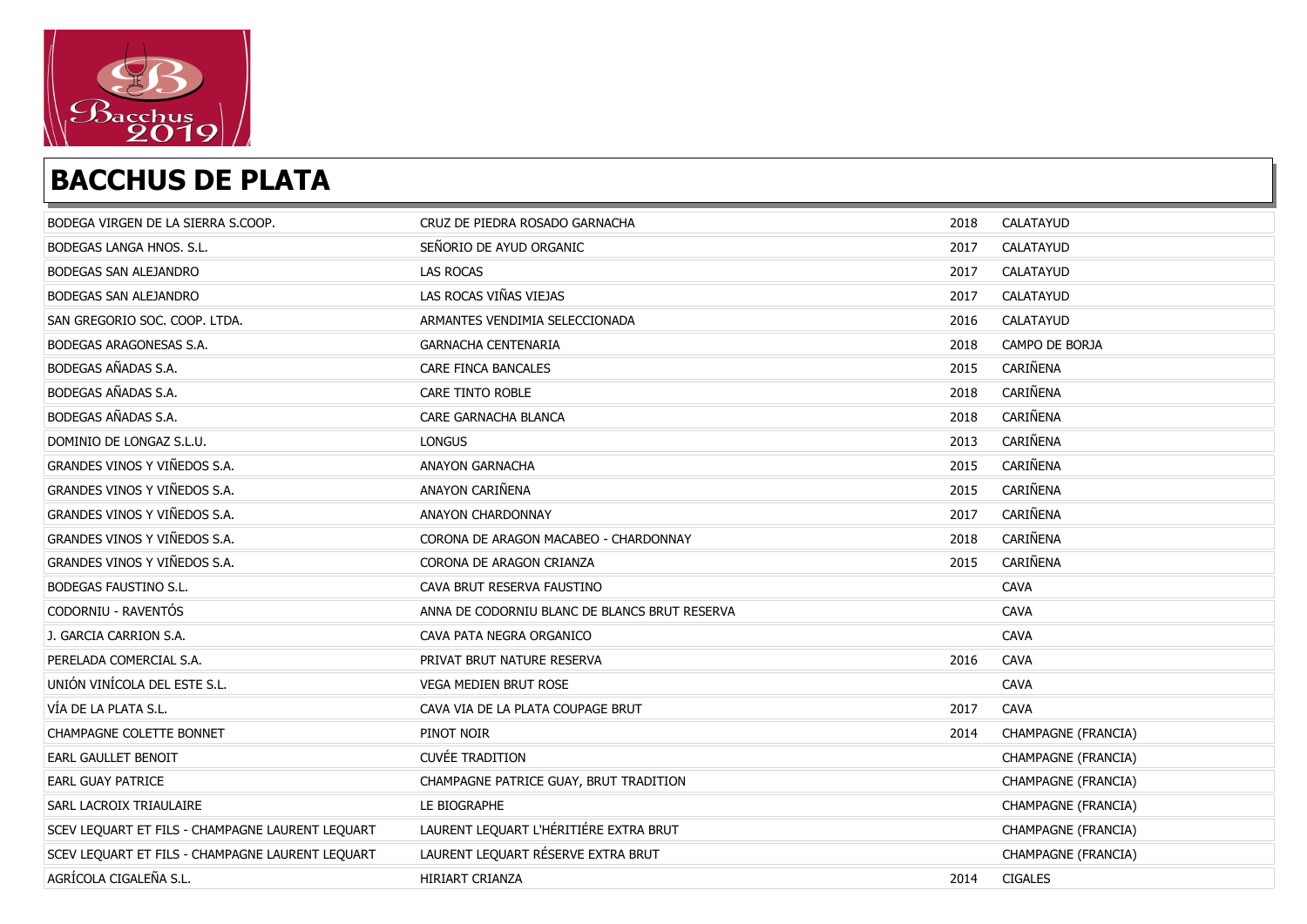

| BODEGAS HIJOS DE MARCOS GOMEZ S.L.              | <b>SALVUEROS</b>                              | 2018 | <b>CIGALES</b>        |
|-------------------------------------------------|-----------------------------------------------|------|-----------------------|
| HIJOS DE RUFINO IGLESIAS S.L.                   | CARRATRAVIESA SELECCIÓN                       | 2018 | <b>CIGALES</b>        |
| CODORNIU - RAVENTÓS                             | <b>RAIMAT VENTADA</b>                         | 2018 | COSTERS DEL SEGRE     |
| QUINTA DO SOLAR DO ARCEDIAGO - AGROTURISMO LDA. | MARIA JOAO TINTO PRIVATE COLLECTION           | 2010 | DAO (PORTUGAL)        |
| QUINTA DO SOLAR DO ARCEDIAGO - AGROTURISMO LDA. | MARIA JOAO RESERVA                            | 2012 | DAO (PORTUGAL)        |
| <b>EXPLOTACIONES ELYSAR</b>                     | <b>GRAN MALPASO BLANCO SECO</b>               | 2018 | EL HIERRO             |
| SOCIEDAD COOPERATIVA DEL CAMPO FRONTERA         | VIÑA FRONTERA VARIETALES BLANCOS              | 2017 | EL HIERRO             |
| SOCIEDAD COOPERATIVA DEL CAMPO FRONTERA         | VIÑA FRONTERA - BABOSO BLANCO                 | 2017 | EL HIERRO             |
| VALLBÓ D'EN GUILLA S.L.                         | SA ILLA                                       | 2015 | EMPORDÁ               |
| VALLBÓ D'EN GUILLA S.L.                         | <b>EDITH</b>                                  | 2017 | EMPORDÁ               |
| KARPATSKA PERLA S.R.O.                          | <b>DEVIN</b>                                  | 2018 | ESLOVAQUIA            |
| OSTROZOVIC SPOL S.R.O.                          | MUSKÁT ZLTÝ SATURNIA                          | 2017 | ESLOVAQUIA            |
| <b>BADAGONI</b>                                 | SAPERAVI RESERVE                              | 2010 | <b>GEORGIA</b>        |
| TURISMO RURAL AGÜIMES S.L.                      | SEÑORÍO DE AGÜIMES                            | 2017 | <b>GRAN CANARIA</b>   |
| VIÑA TACAMA S.A.                                | TACAMA SELECCIÓN ESPECIAL PETIT VERDOT TANNAT | 2017 | ICA - PERÚ            |
| VIÑA TACAMA S.A.                                | TACAMA SELECCIÓN ESPECIAL CARMENÈRE           | 2018 | ICA - PERÚ            |
| PEDRO ANTONIO MARTIN HERNANDEZ                  | <b>CONATVS</b>                                | 2018 | <b>ISLAS CANARIAS</b> |
| <b>BOSCA SPA</b>                                | BARBARESCO DOCG LUIGI BOSCA                   | 2015 | <b>ITALIA</b>         |
| BODEGAS ALCEÑO S.A.                             | ALCEÑO SELECCIÓN                              | 2015 | <b>JUMILLA</b>        |
| <b>BODEGAS BLEDA S.L.</b>                       | <b>DIVUS</b>                                  | 2015 | <b>JUMILLA</b>        |
| BODEGAS COOP. SAN ISIDRO S.COOP-BODEGAS B.S.I.  | <b>NUMUN SYRAH</b>                            | 2018 | JUMILLA               |
| BODEGAS COOP. SAN ISIDRO S.COOP-BODEGAS B.S.I.  | SABATACHA MONASTRELL                          | 2018 | <b>JUMILLA</b>        |
| BODEGAS LUZÓN S.L.                              | GAMELLÓN ECOLÓGICO                            | 2018 | <b>JUMILLA</b>        |
| BODEGAS LUZÓN S.L.                              | LUZÓN COLECCIÓN CRIANZA                       | 2016 | <b>JUMILLA</b>        |
| BODEGAS RIBERA DEL JUA S.L.                     | RIBERA DEL JUÁ SELECCIÓN                      | 2017 | JUMILLA               |
| BODEGAS SAN DIONISIO SOC. COOP.                 | SEÑORIO DE FUENTEALAMO MONASTRELL ROBLE       | 2018 | <b>JUMILLA</b>        |
| BODEGAS SAN DIONISIO SOC. COOP.                 | <b>MAINETES</b>                               | 2016 | <b>JUMILLA</b>        |
| J. GARCIA CARRION S.A.                          | PATA NEGRA APASIONADO                         | 2018 | JUMILLA               |
|                                                 |                                               |      |                       |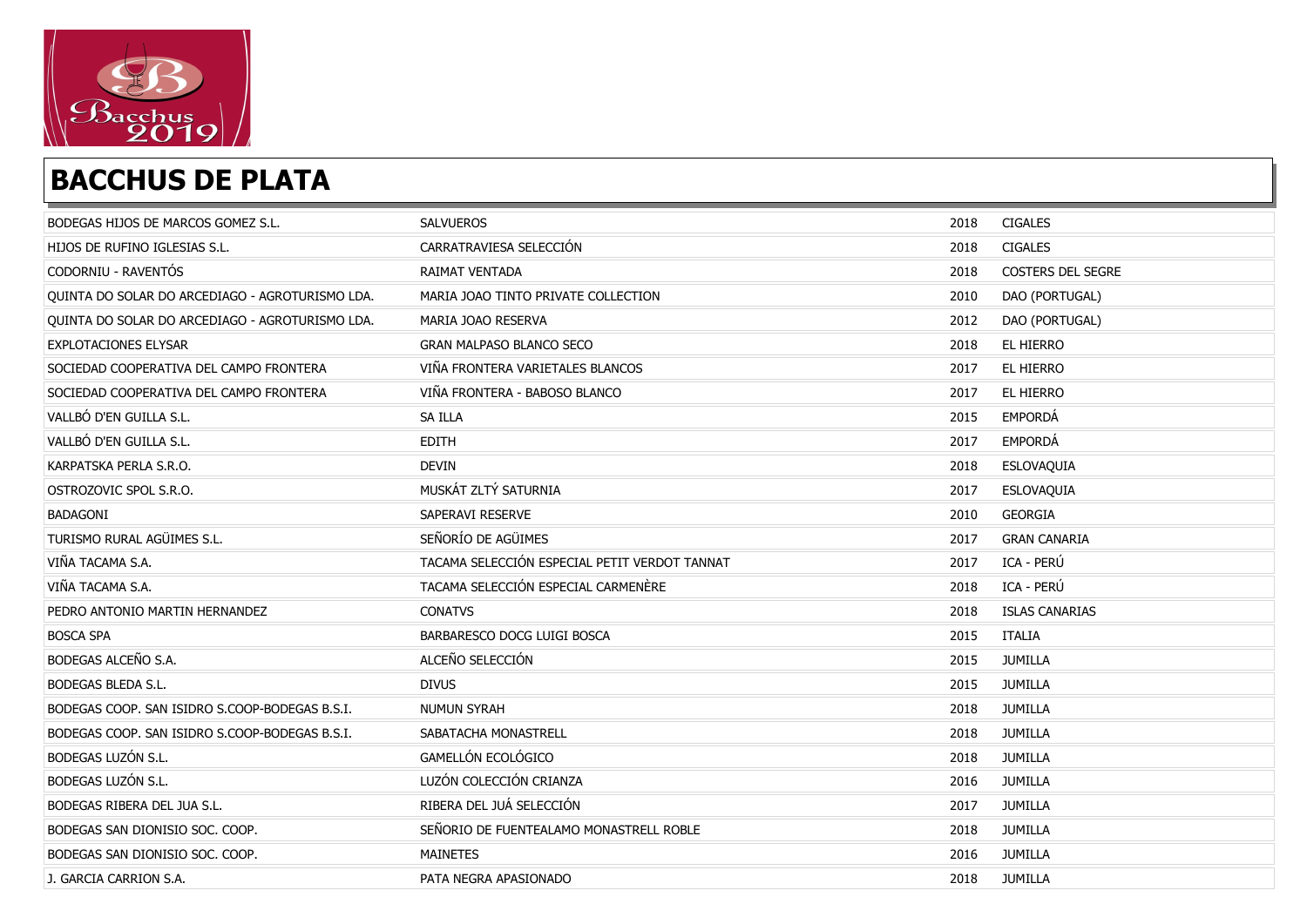

| PACO MULERO S.L.                                   | PACO MULERO VEINTE MESES                  | 2016 | JUMILLA                        |
|----------------------------------------------------|-------------------------------------------|------|--------------------------------|
| JURAJ ZÁPRAZNÝ                                     | JURAJ ZÁPRAZNÝ HRON                       | 2016 | JUZNOSLOVENSKA VO (ESLOVAQUIA) |
| PROFMAT S.R.O.                                     | HR WINERY TRAMIN CERVENY - VÝBER ZHROZNA  | 2017 | JUZNOSLOVENSKA VO (ESLOVAQUIA) |
| TERRA WYLAK S.R.O.                                 | TERRA WYLAK TRAMIN CERVENY                | 2017 | JUZNOSLOVENSKA VO (ESLOVAQUIA) |
| <b>VINKOR WINERY</b>                               | VINKOR, DEVIN, AKOSTNÉ ODRODOVÉ           | 2018 | JUZNOSLOVENSKA VO (ESLOVAQUIA) |
| <b>BODEGAS CAMPOS REALES</b>                       | <b>CANFORRALES CRIANZA</b>                | 2016 | <b>LA MANCHA</b>               |
| DOMINIO DE PUNCTUM S.L.                            | VAIVEN TEMPRANILLO CRIANZA                | 2016 | LA MANCHA                      |
| JESÚS DEL PERDÓN - BODEGAS YUNTERO S.C.C.M.        | YUNTERO BLANCO                            | 2018 | LA MANCHA                      |
| VINICOLA DE TOMELLOSO S.C.L.                       | AÑIL FRESH                                | 2018 | LA MANCHA                      |
| VIRGEN DE LAS VIÑAS BODEGA Y ALMAZARA SC DE CLM    | <b>GRAN TOMILLAR</b>                      | 2015 | LA MANCHA                      |
| BODEGA VULCANO DE LANZAROTE S.L.                   | VULCANO DE LANZAROTE - MALVASIA VOLCANICA | 2018 | LANZAROTE                      |
| EL GRIFO S.A.                                      | LÍAS                                      | 2016 | LANZAROTE                      |
| VILLA VINO RACA A.S.                               | PALUGYAY FRANKOVKA HRONZIENKOVÝ VÝBER     | 2015 | MALOKARPATSKÁ VO (ESLOVAQUIA)  |
| VINO MAHID S.R.O.                                  | VINO MAHID RULANDSKÉ BIELE-VÝBER ZHORZNA  | 2018 | MALOKARPATSKÁ VO (ESLOVAQUIA)  |
| VINO SIMONOVIC                                     | SIMONOVIC BRESLAVA                        | 2018 | MALOKARPATSKÁ VO (ESLOVAQUIA)  |
| BODEGA INIESTA S.L.                                | CORAZÓN SPUMANTE ROSADO                   | 2017 | <b>MANCHUELA</b>               |
| <b>BODEGA INIESTA S.L.</b>                         | CORAZÓN LOCO ROSADO                       | 2018 | <b>MANCHUELA</b>               |
| JOSE M. MORATALLA - BODEGA Y VIÑEDOS MORATALLA     | LA CASILLA DE ADRIAN BOBAL                | 2016 | MANCHUELA                      |
| NTRA. SRA. DE LA CABEZA DE CASAS IBAÑEZ S.COOP. CL | VIARIL ROSADO BOBAL                       | 2018 | <b>MANCHUELA</b>               |
| VINOS DE ALBOREA S.L.                              | MIZARAN BLANCO                            | 2018 | <b>MANCHUELA</b>               |
| <b>BODEGAS ARRAYAN S.L.</b>                        | ARRAYAN ROSADO                            | 2018 | MÉNTRIDA                       |
| MONTE XANIC                                        | MONTE XANIC CALIXA BLEND                  | 2017 | MEXICO                         |
| MONTE XANIC                                        | MONTE XANIC MERLOT                        | 2017 | MEXICO                         |
| PASO DE SERRA SA DE CV                             | <b>PREVIO</b>                             | 2016 | MEXICO                         |
| PRODUCTOS DEL CAMPO VIBE SA DE CV                  | PINOT NOIR                                | 2016 | MEXICO                         |
| VINICOLA SAN LORENZO S.A. DE C.V.                  | CASA MADERO CABERNET SAUVIGNON            | 2017 | MEXICO                         |
| VINICOLA SAN LORENZO S.A. DE C.V.                  | CASA MADERO MALBEC                        | 2017 | MEXICO                         |
| VIÑEDOS DE LA REINA                                | VIÑEDOS DE LA REINA SYRAH                 | 2017 | MEXICO                         |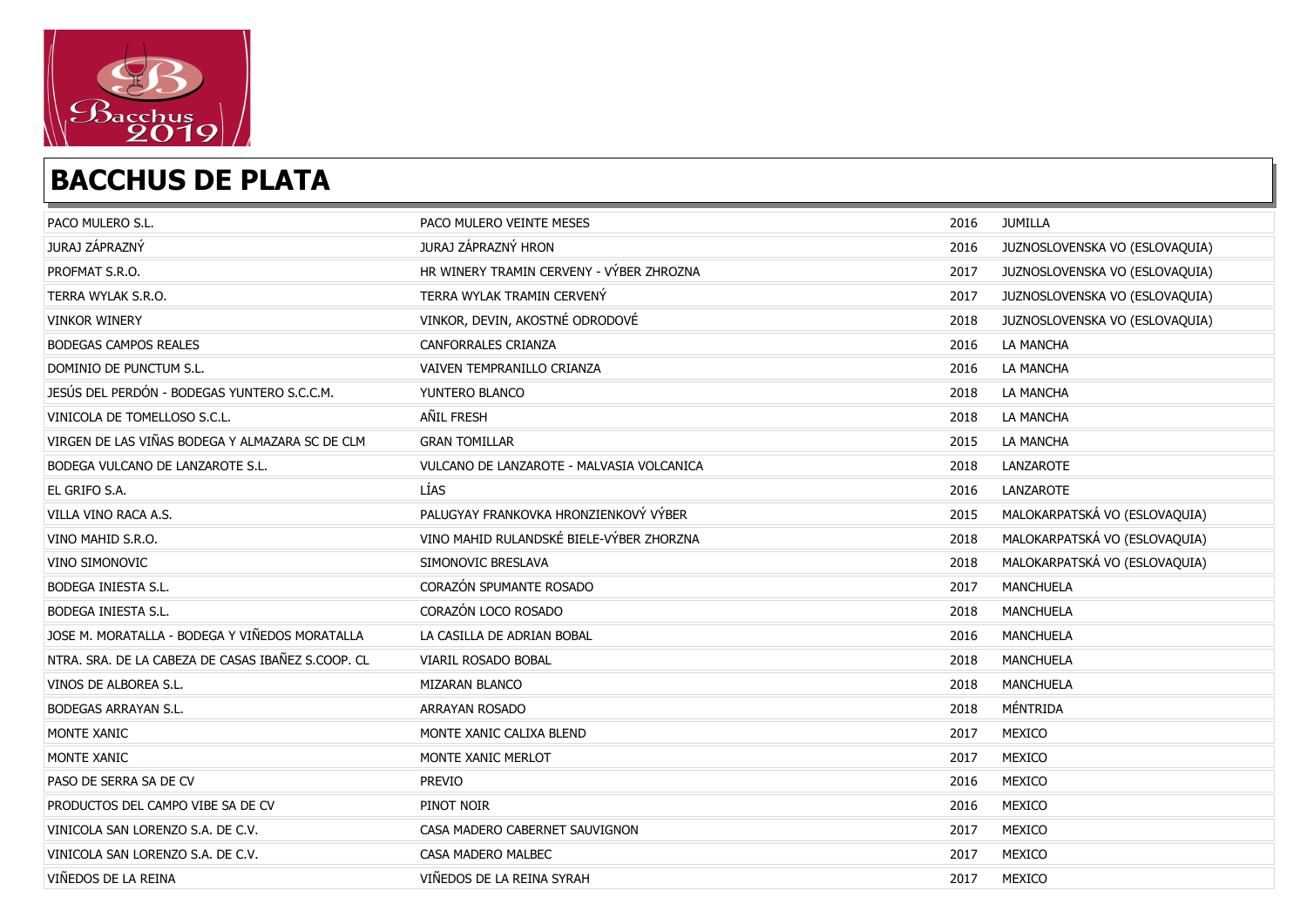

| VIÑEDOS DON LEO S.A DE C.V                    | LINDE CABERNET SAUVIGNON / MERLOT                  | 2014 | MEXICO                     |
|-----------------------------------------------|----------------------------------------------------|------|----------------------------|
| ADEGAS PAZO DAS TAPIAS S.L.                   | ALMA DE BLANCO                                     | 2018 | MONTERREI                  |
| VINARSTVI MIKROSVÍN MIKULOV A.S.              | CHARDONNAY, TRADITIONAL LINE, DOBRÉ POLE, BATCH 25 | 2017 | MORAVIA (REP. CHECA)       |
| <b>VINARSTVI STEPAN MANAK</b>                 | STEPAN MANAK CABERNET SAUVIGNON ROSÉ               | 2018 | MORAVIA (REP. CHECA)       |
| ANECOOP S.COOP. (ANECOOP BODEGAS)             | DOMINIO DE UNX CHARDONNAY                          | 2017 | <b>NAVARRA</b>             |
| ANECOOP S.COOP. (ANECOOP BODEGAS)             | UNSI TERRAZAS TINTO                                | 2016 | <b>NAVARRA</b>             |
| BODEGAS BERAMENDI S.L.                        | BERAMENDI BLANCO                                   | 2018 | <b>NAVARRA</b>             |
| BODEGAS CASTILLO DE MONJARDIN S.A.            | CHARDONNAY RESERVA SUPERIOR                        | 2015 | <b>NAVARRA</b>             |
| BODEGAS CASTILLO DE MONJARDIN S.A.            | CHARDONNAY EL CEREZO                               | 2018 | <b>NAVARRA</b>             |
| BODEGAS OCHOA S.A.                            | 8A LA FOTO DE 1938                                 | 2015 | <b>NAVARRA</b>             |
| BODEGAS VEGA DEL CASTILLO                     | VEGA DEL CASTILLO GARNACHA CEPAS VIEJAS            | 2017 | <b>NAVARRA</b>             |
| BODEGAS VEGA DEL CASTILLO                     | GALIMATÍAS                                         | 2016 | <b>NAVARRA</b>             |
| INURRIETA S.L.                                | INURRIETA ORCHIDEA CUVÉE                           | 2017 | <b>NAVARRA</b>             |
| INURRIETA S.L.                                | INURRIETA MEDIODIA                                 | 2018 | <b>NAVARRA</b>             |
| INURRIETA S.L.                                | INURRIETA CUATROCIENTOS                            | 2016 | <b>NAVARRA</b>             |
| INURRIETA S.L.                                | INURRIETA SENSACIONES                              | 2017 | <b>NAVARRA</b>             |
| VINO MAHID S.R.O.                             | VINO MAHID DUNAJ - VÝBER ZHROZNA                   | 2017 | NITRIANSKA VO (ESLOVAQUIA) |
| PAGO AYLÉS (ABRERA S.A.)                      | "S" DE AYLÉS                                       | 2017 | PAGO AYLÉS                 |
| BODEGAS Y VIÑEDOS MARTUELA S.L.               | <b>MARTUE</b>                                      | 2016 | PAGO CAMPO DE LA GUARDIA   |
| J. GARCIA CARRION S.A.                        | JAUME SERRA CHARDONNAY                             | 2017 | <b>PENEDES</b>             |
| CAMOLAS & MATOS LDA.                          | CAMOLAS-MOSCATEL DE SETÚBAL                        | 2016 | PORTUGAL                   |
| CASA DE VILA VERDE - SOCIEDADE AGRICOLA LDA   | PLUMA, ROSÉ                                        | 2018 | <b>PORTUGAL</b>            |
| CASA SANTOS LIMA - COMPANHIA DAS VINHAS S.A.  | PORTAS DA LUZ, RED                                 | 2018 | <b>PORTUGAL</b>            |
| CASA SANTOS LIMA - COMPANHIA DAS VINHAS S.A.  | CSL MERLOT, RED                                    | 2016 | <b>PORTUGAL</b>            |
| UDACA-UNIAO DAS ADEGAS COOPERATICAS DO DA URL | TESOURO DA SÉ PRIVATE SELECTION                    | 2015 | <b>PORTUGAL</b>            |
| CODORNIU - RAVENTÓS                           | SCALA DEI CARTOIXA                                 | 2016 | PRIORATO                   |
| PARQUE ENOLÓGICO PUERTA DEL LOBO SA DE CV     | PUERTA DEL LOBO VERDEJO                            | 2018 | QUERETARO (MEXICO)         |
| GOTBERG A.S.                                  | VINARSTVÍ GOTBERG, SAUVIGNON - POZDNÍ SBER         | 2017 | REPUBLICA CHECA            |
|                                               |                                                    |      |                            |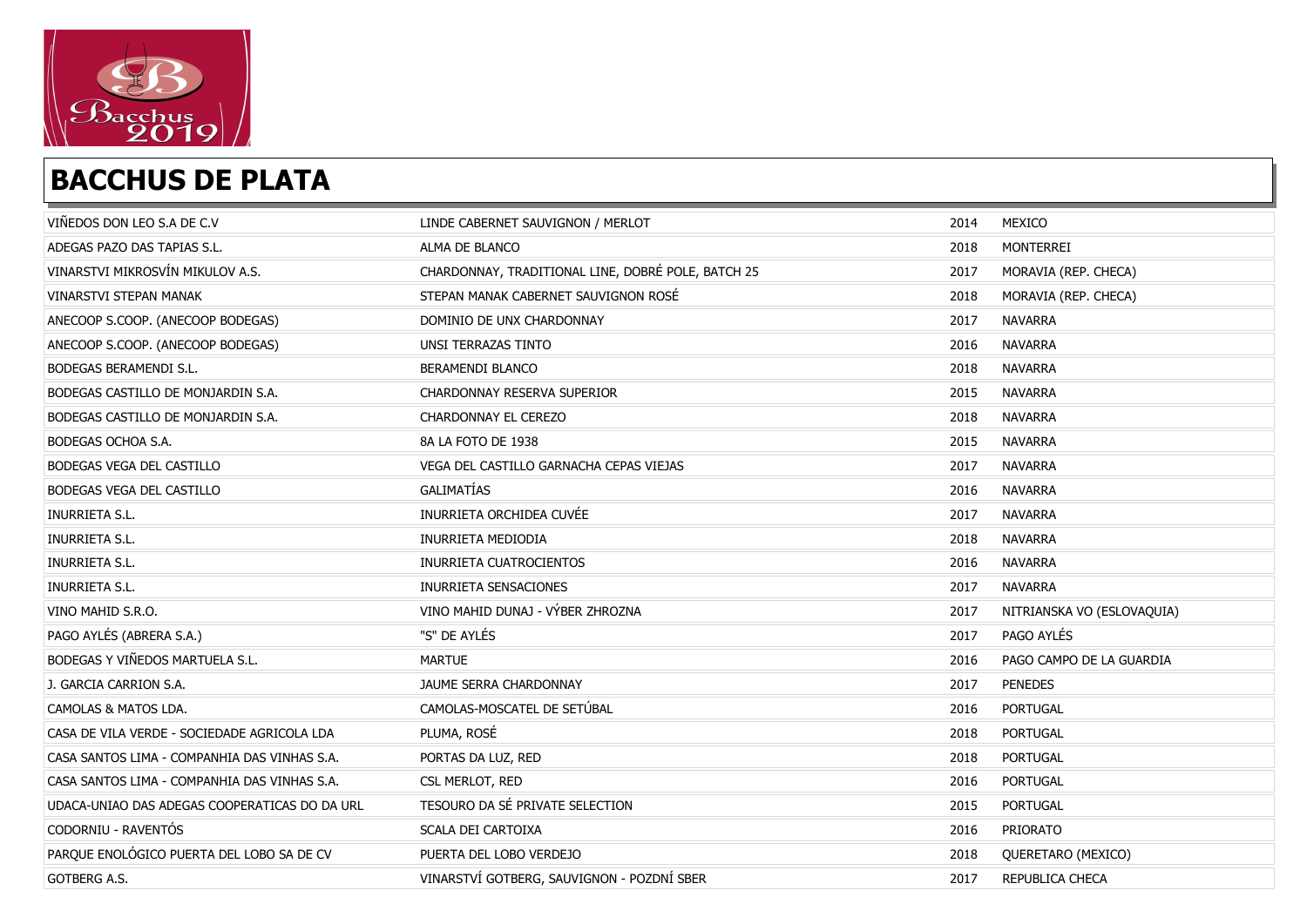

| ADEGA SAN SALVADOR DE SOUTOMAIOR SL              | NOELIA BEBELIA ALBARIÑO       | 2017 | RIAS BAIXAS        |
|--------------------------------------------------|-------------------------------|------|--------------------|
| ADEGAS LAUREATUS S.L.                            | <b>LAUREATUS LIAS</b>         | 2011 | RIAS BAIXAS        |
| ADEGAS TOLLODOURO S.A.                           | PONTELLÓN                     | 2018 | RIAS BAIXAS        |
| BODEGAS AQUITANIA S.L.                           | AQUITANIA                     | 2018 | RIAS BAIXAS        |
| BODEGAS AQUITANIA S.L.                           | <b>BERNON</b>                 | 2018 | RIAS BAIXAS        |
| BODEGAS AS LAXAS S.A.                            | LAXAS                         | 2018 | RIAS BAIXAS        |
| BODEGAS EIDOSELA S.C.G.                          | <b>EIDOSELA</b>               | 2018 | RIAS BAIXAS        |
| BODEGAS LA VAL S.L.                              | LA VAL                        | 2017 | RIAS BAIXAS        |
| <b>BODEGAS TERRAS GAUDA S.A.</b>                 | ABADIA DE SAN CAMPIO          | 2018 | RIAS BAIXAS        |
| BODEGAS Y VIÑEDOS VEIGA DA PRINCESA S.L.         | VEIGA DA PRINCESA             | 2018 | RIAS BAIXAS        |
| <b>GRANXA PEGULLAL S.A.</b>                      | PAZO PEGULLAL                 | 2017 | RIAS BAIXAS        |
| NOTAS FRUTALES ALBARIÑO S.L.U.                   | LA TRUCHA                     | 2017 | RIAS BAIXAS        |
| NOTAS FRUTALES ALBARIÑO S.L.U.                   | <b>FINCA GARABELOS</b>        | 2017 | RIAS BAIXAS        |
| PACO & LOLA - COOP. VITIVINICOLA AROUSANA S.C.G. | PACO & LOLA                   | 2018 | RIAS BAIXAS        |
| PACO & LOLA - COOP. VITIVINICOLA AROUSANA S.C.G. | PACO & LOLA PRIME             | 2016 | RIAS BAIXAS        |
| RECTORAL DO UMIA SAU                             | RECTORAL DO UMIA              | 2018 | RIAS BAIXAS        |
| SOLAGRA S.A.                                     | CASA DO SOL                   | 2016 | RIAS BAIXAS        |
| <b>VILARVIN S.L.</b>                             | <b>VALTEA</b>                 | 2018 | <b>RIAS BAIXAS</b> |
| Alma das Donas S.L.U.                            | <b>ALMANOVA</b>               | 2017 | RIBEIRA SACRA      |
| <b>BODEGAS REGINA VIARUM S.L.</b>                | REGINA VIARUM                 | 2017 | RIBEIRA SACRA      |
| ADEGAS PAZO DO MAR S.L.                          | EXPRESION PAZO DO MAR         | 2018 | RIBEIRO            |
| PRIORATO DE RAZAMONDE S.L.                       | <b>ALTER</b>                  | 2018 | RIBEIRO            |
| PRIORATO DE RAZAMONDE S.L.                       | PRIORATO DE RAZAMONDE         | 2018 | RIBEIRO            |
| RAMÓN DO CASAR S.L.                              | RAMON DO CASAR NOBRE          | 2017 | RIBEIRO            |
| BODEGA CONVENTO SAN FRANCISCO S.L.               | CONVENTO SAN FRANCISCO        | 2015 | RIBERA DEL DUERO   |
| BODEGA LA ASUNCIÓN DE NTRA.SRA. S.COOP.          | CLARO DE MOROZÁN ROSADO       | 2018 | RIBERA DEL DUERO   |
| BODEGAS ARZUAGA NAVARRO S.L.                     | ARZUAGA CRIANZA               | 2016 | RIBERA DEL DUERO   |
| BODEGAS LÓPEZ CRISTOBAL S.L.                     | LÓPEZ CRISTÓBAL TINTO RESERVA | 2014 | RIBERA DEL DUERO   |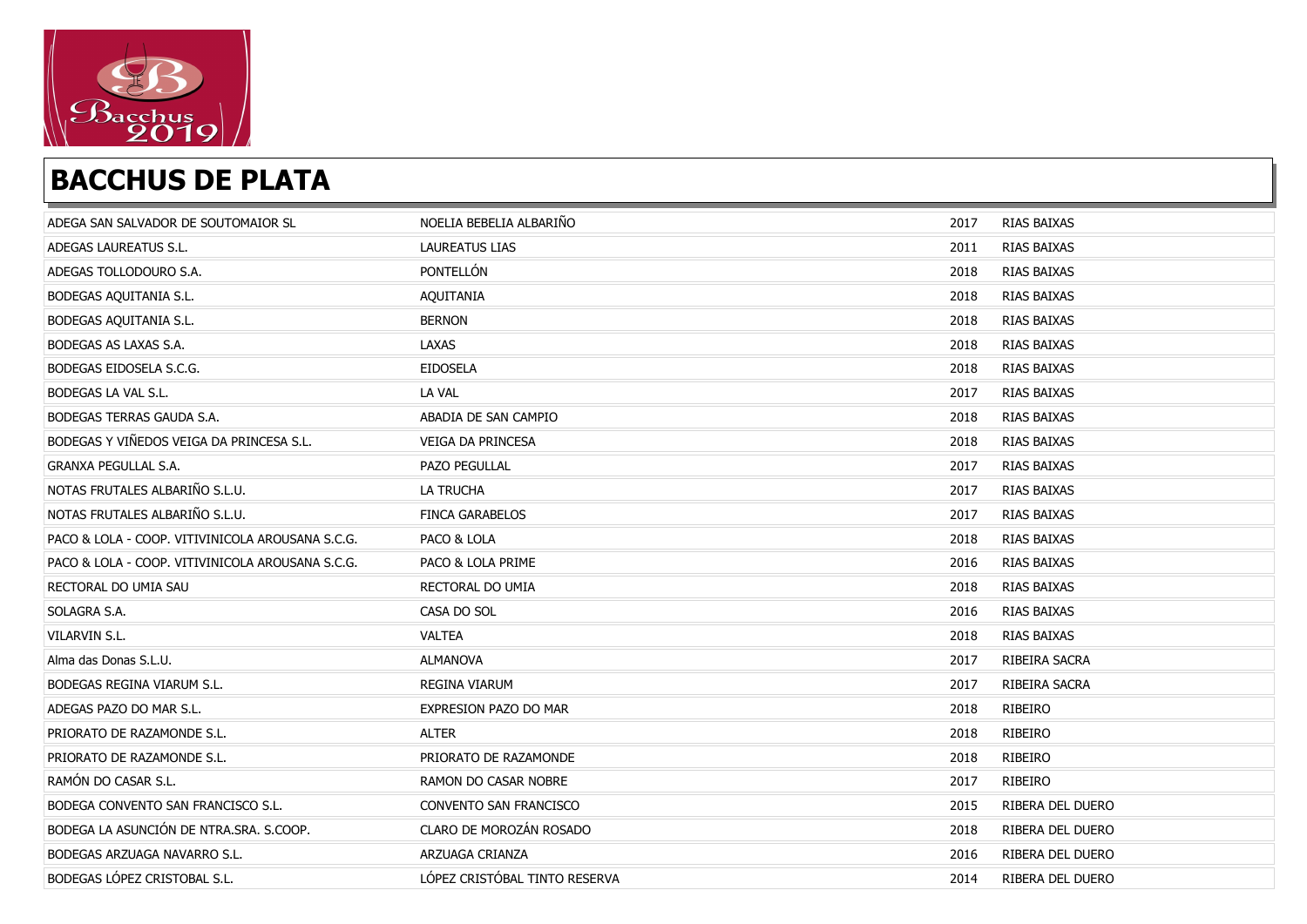

| BODEGAS LÓPEZ CRISTOBAL S.L.                   | <b>BAGUS</b>                      | 2015 | RIBERA DEL DUERO |
|------------------------------------------------|-----------------------------------|------|------------------|
| BODEGAS ONTAÑÓN S.L.                           | DOMINIO DE LA ABADESA ROBLE       | 2017 | RIBERA DEL DUERO |
| <b>BODEGAS RODERO S.L.</b>                     | CARMELO RODERO RESERVA            | 2015 | RIBERA DEL DUERO |
| <b>BODEGAS VALPARAISO</b>                      | MARQUÉS DE VALPARAÍSO CRIANZA     | 2015 | RIBERA DEL DUERO |
| BODEGAS Y VIÑEDOS MONTE AIXA S.L.              | MONTE AIXA                        | 2017 | RIBERA DEL DUERO |
| DOMINIO BASCONCILLOS S.L.                      | VIÑA MAGNA 14 MESES               | 2016 | RIBERA DEL DUERO |
| FELIX SOLIS AVANTIS                            | ALTOS DE TAMARÓN CRIANZA          | 2016 | RIBERA DEL DUERO |
| GRUPO BODEGAS PALACIO 1894 S.A.                | EL SECRETO                        | 2015 | RIBERA DEL DUERO |
| <b>GRUPO SOLAR DE SAMANIEGO</b>                | VALCAVADA RESERVA                 | 2014 | RIBERA DEL DUERO |
| J. GARCIA CARRION S.A.                         | CASTILLO DE AZA                   | 2018 | RIBERA DEL DUERO |
| J. GARCIA CARRION S.A.                         | MAYOR DE CASTILLA ROBLE           | 2018 | RIBERA DEL DUERO |
| J. GARCIA CARRION S.A.                         | PATA NEGRA CRIANZA                | 2015 | RIBERA DEL DUERO |
| J. GARCIA CARRION S.A.                         | PATA NEGRA ROBLE                  | 2018 | RIBERA DEL DUERO |
| J. GARCIA CARRION S.A.                         | CASTILLO DE AZA CRIANZA           | 2015 | RIBERA DEL DUERO |
| JOSE MARIA ROJO ORTEGA                         | RICARDANA RESERVA                 | 2013 | RIBERA DEL DUERO |
| LA LUZ DEL DUERO S.L.                          | VALPINCIA CRIANZA                 | 2016 | RIBERA DEL DUERO |
| SPANISH DELICACIES WINES & FOOD                | <b>CAPOTE</b>                     | 2016 | RIBERA DEL DUERO |
| VIÑA MAMBRILLA S.L.                            | ALIDIS EXPRESIÓN                  | 2014 | RIBERA DEL DUERO |
| ALTOS DE RIOJA VITICULTORES Y BODEGUEROS S.L.  | ALTOS R PIGEAGE BLANCO            | 2017 | <b>RIOJA</b>     |
| <b>BODEGAS ARADON</b>                          | CALZADAS DE ARADON                | 2015 | <b>RIOJA</b>     |
| BODEGAS CARLOS SERRES S.L.                     | CARLOS SERRES GRAN RESERVA        | 2011 | RIOJA            |
| BODEGAS CASA PRIMICIA S.A.                     | CARRAVALSECA MACERACIÓN CARBÓNICA | 2018 | <b>RIOJA</b>     |
| BODEGAS CASA PRIMICIA S.A.                     | CARRAVALSECA CRIANZA ECO          | 2016 | <b>RIOJA</b>     |
| BODEGAS CORRAL S.A.                            | DON JACOBO VIURA                  | 2018 | <b>RIOJA</b>     |
| BODEGAS DAVID MORENO S.L.                      | DAVID MORENO RESERVA              | 2011 | <b>RIOJA</b>     |
| BODEGAS DE FAMILIA BURGO VIEJO S.L.            | LICENCIADO RESERVA                | 2015 | <b>RIOJA</b>     |
| BODEGAS FRANCO ESPAÑOLAS S.A.                  | <b>BORDÓN CRIANZA</b>             | 2016 | <b>RIOJA</b>     |
| BODEGAS IREKUA 1956 (GELMER ALTO PIRINEO S.L.) | IREKUA RESERVA EDICIÓN LIMITADA   | 2011 | <b>RIOJA</b>     |
|                                                |                                   |      |                  |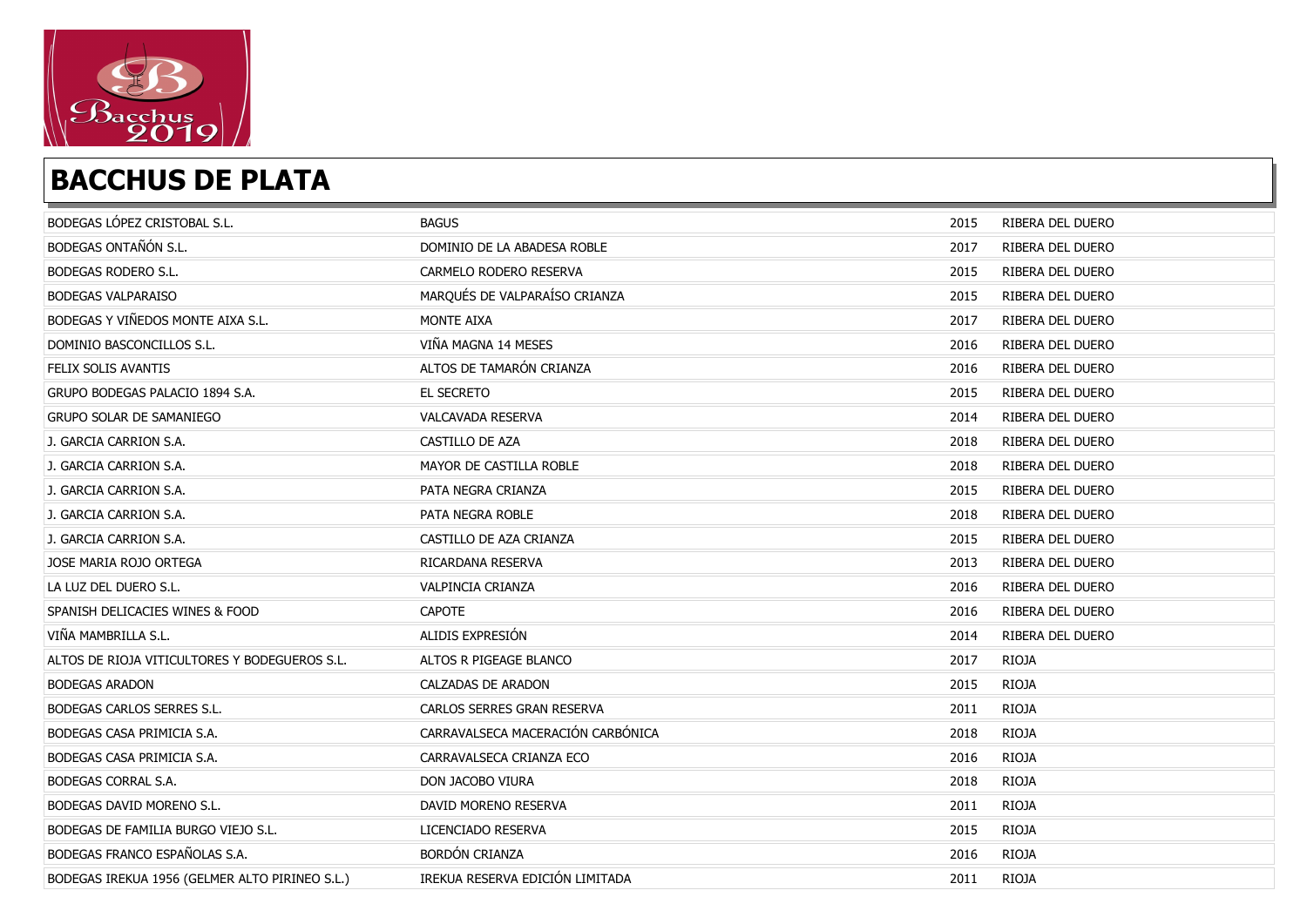

| BODEGAS MONTECILLO S.A.                         | MONTECILLO EDICIÓN LIMITADA                | 2013 | <b>RIOJA</b> |
|-------------------------------------------------|--------------------------------------------|------|--------------|
| BODEGAS MURUA S.A.                              | MURUA RESERVA                              | 2010 | <b>RIOJA</b> |
| BODEGAS PEDRO MARTINEZ ALESANCO S.L.            | MARTINEZ ALESANCO GARNACHA TINTA           | 2016 | <b>RIOJA</b> |
| CODORNIU - RAVENTÓS                             | VIÑA POMAL GRAN RESERVA                    | 2011 | <b>RIOJA</b> |
| EL COTO DE RIOJA S.A.                           | EL COTO VERDEJO                            | 2018 | <b>RIOJA</b> |
| FELIX SOLIS AVANTIS                             | ARNEGUI CRIANZA                            | 2015 | <b>RIOJA</b> |
| FINCAS DE AZABACHE                              | FINCAS DE AZABACHE CRIANZA GARNACHA        | 2016 | <b>RIOJA</b> |
| <b>GMFOOD</b>                                   | CAMPO CORTIJANO CRIANZA                    | 2016 | <b>RIOJA</b> |
| <b>GRUPO SOLAR DE SAMANIEGO</b>                 | BODEGAS ALAVESAS CRIANZA                   | 2015 | <b>RIOJA</b> |
| PACO MULERO S.L.                                | PRISMA RIOJA                               | 2017 | <b>RIOJA</b> |
| PALACIOS VINOS DE FINCA                         | <b>TENUE CRIANZA</b>                       | 2016 | <b>RIOJA</b> |
| PERNOD RICARD WINEMAKERS SPAIN S.A.             | ALCORTA CRIANZA AUDAZ                      | 2015 | <b>RIOJA</b> |
| PERNOD RICARD WINEMAKERS SPAIN S.A.             | CAMPO VIEJO GRAN RESERVA                   | 2012 | <b>RIOJA</b> |
| PERNOD RICARD WINEMAKERS SPAIN S.A.             | FELIX AZPILICUETA COLECCIÓN PRIVADA BLANCO | 2016 | <b>RIOJA</b> |
| UNIÓN FAMILIAR DE AGRICULTORES LAS CEPAS S.L.U. | LAERTES REY GARNACHA ECOLOGICO             | 2018 | <b>RIOJA</b> |
| UNIÓN FAMILIAR DE AGRICULTORES LAS CEPAS S.L.U. | LAERTES REY GRACIANO ECOLOGICO             | 2017 | <b>RIOJA</b> |
| UNIÓN FAMILIAR DE AGRICULTORES LAS CEPAS S.L.U. | DOMINIO DE LAERTES CRIANZA                 | 2016 | <b>RIOJA</b> |
| ALTAENCINA GLOBAL S.L.                          | QUIVIRA                                    | 2018 | <b>RUEDA</b> |
| BODEGA CUATRO RAYAS/AGRÍCOLA CASTELLANA S.C.L.  | CUATRO RAYAS ORGANIC ROSÉ                  | 2018 | <b>RUEDA</b> |
| BODEGA CUATRO RAYAS/AGRÍCOLA CASTELLANA S.C.L.  | <b>CUATRO RAYAS ORGANIC VERDEJO</b>        | 2018 | <b>RUEDA</b> |
| BODEGA CUATRO RAYAS/AGRÍCOLA CASTELLANA S.C.L.  | VISIGODO SAUVIGNON BLANC                   | 2018 | <b>RUEDA</b> |
| BODEGA CUATRO RAYAS/AGRÍCOLA CASTELLANA S.C.L.  | CUATRO RAYAS CUARENTA VENDIMIAS CUVÉE      | 2017 | <b>RUEDA</b> |
| BODEGA CUATRO RAYAS/AGRÍCOLA CASTELLANA S.C.L.  | 61 DORADO                                  |      | <b>RUEDA</b> |
| BODEGA CUATRO RAYAS/AGRÍCOLA CASTELLANA S.C.L.  | <b>CUATRO RAYAS 1935</b>                   | 2018 | <b>RUEDA</b> |
| BODEGA CUATRO RAYAS/AGRÍCOLA CASTELLANA S.C.L.  | CUATRO RAYAS VIÑEDOS CENTENARIOS           | 2018 | <b>RUEDA</b> |
| BODEGA HERMANOS DEL VILLAR S.L.                 | ORO DE CASTILLA FINCA LOS HORNOS           | 2016 | <b>RUEDA</b> |
| BODEGAS CASTELO DE MEDINA                       | CASTELO DE MEDINA VERDEJO                  | 2018 | <b>RUEDA</b> |
| BODEGAS MOCEN S.A.                              | MOCÉN SAUVIGNON                            | 2018 | <b>RUEDA</b> |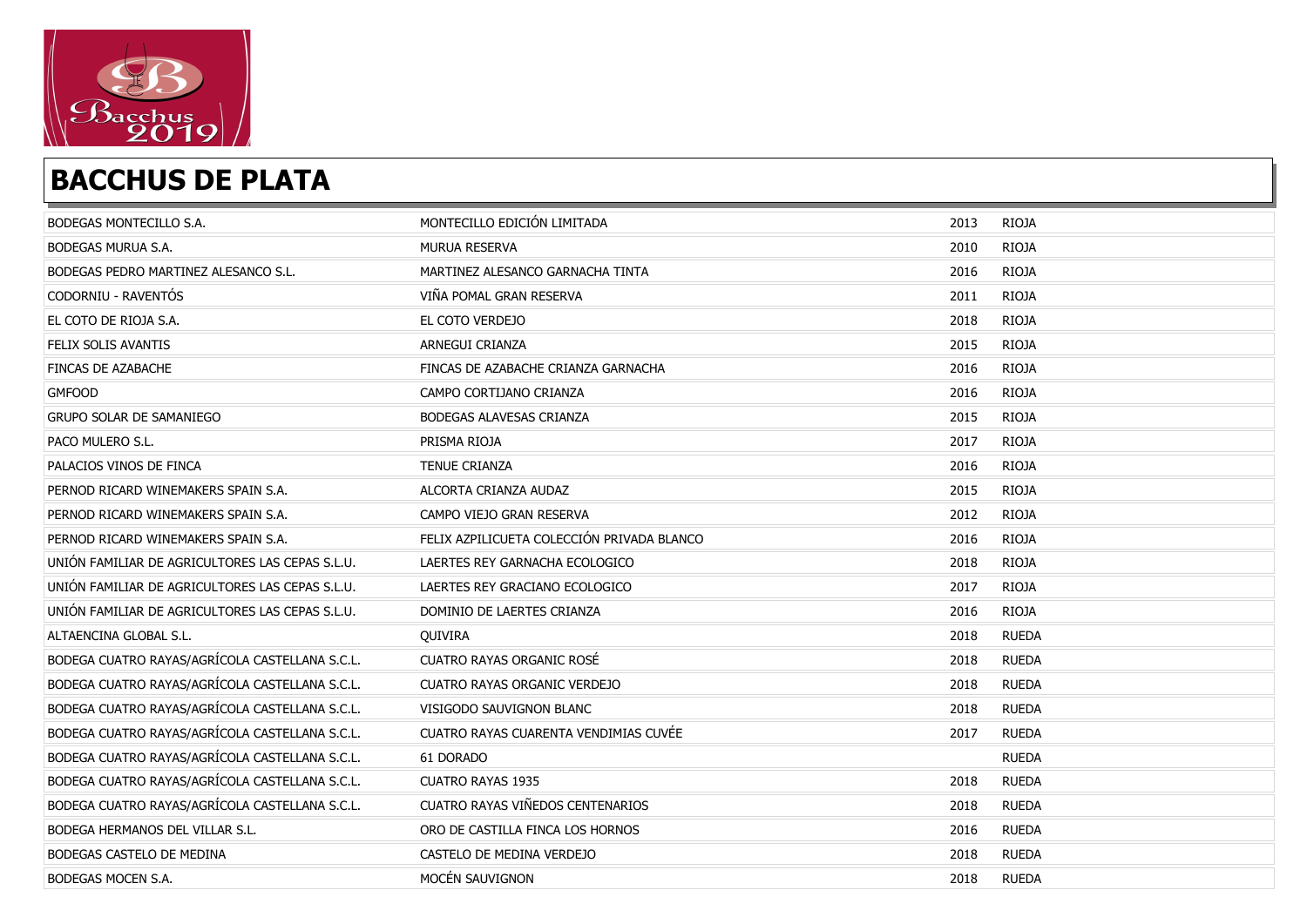

| COMPAÑÍA VINÍCOLA DEL NORTE DE ESPAÑA S.A.  | <b>CVNE RUEDA</b>                     | 2018 | <b>RUEDA</b>       |
|---------------------------------------------|---------------------------------------|------|--------------------|
| DIEZ SIGLOS DE VERDEJO S.L.                 | DIEZ SIGLOS VERDEJO                   | 2018 | <b>RUEDA</b>       |
| GRUPO VALDECUEVAS AGRO S.L.U.               | FLOR INNATA                           | 2018 | <b>RUEDA</b>       |
| HIJOS DE ALBERTO GUTIERREZ S.A.             | DE ALBERTO ECOLÓGICO VERDEJO 100%     | 2018 | <b>RUEDA</b>       |
| HIJOS DE ALBERTO GUTIERREZ S.A.             | DE ALBERTO VERDEJO 100%               | 2018 | <b>RUEDA</b>       |
| J. GARCIA CARRION S.A.                      | PATA NEGRA VERDEJO                    | 2018 | <b>RUEDA</b>       |
| <b>VEGA DEL PAS</b>                         | <b>VEGA DEL PAS RUEDA</b>             | 2018 | <b>RUEDA</b>       |
| VINOS FINOS H. STAGNARI/VINOS DE AUTOR S.A. | GRAN GUARDA TANNAT-CABERNET SAUVIGNON | 2017 | SALTO (URUGUAY)    |
| VINOS FINOS H. STAGNARI/VINOS DE AUTOR S.A. | TANNAT VIEJO                          | 2017 | SALTO (URUGUAY)    |
| BODEGA SOMMOS S.L.                          | SOMMOS COLECCIÓN MERLOT               | 2016 | SOMONTANO          |
| BODEGA SOMMOS S.L.                          | <b>GLARIMA ROBLE TINTO</b>            | 2018 | SOMONTANO          |
| BODEGA SOMMOS S.L.                          | SOMMOS VARIETALES BLANCO              | 2018 | SOMONTANO          |
| GONZALEZ BYASS S.A.                         | SECASTILLA                            | 2013 | SOMONTANO          |
| VIÑEDOS Y CRIANZAS DEL ALTO ARAGÓN S.A.     | <b>ENATE CHARDONNAY 234</b>           | 2018 | SOMONTANO          |
| MEORIGA BODEGAS Y VIÑEDOS S.L.              | ESENCIA 33 ROSADO                     | 2018 | TIERRA DE LEÓN     |
| BODEGA MATARROMERA S.L.                     | <b>CYAN ROBLE</b>                     | 2016 | <b>TORO</b>        |
| FELIX SOLIS AVANTIS                         | TULGA CRIANZA                         | 2015 | <b>TORO</b>        |
| J. GARCIA CARRION S.A.                      | PATA NEGRA TORO ROBLE                 | 2017 | <b>TORO</b>        |
| ETXANIZ TXAKOLINA S.L.                      | EUGENIA TXOMIN ETXANIZ                | 2014 | TXACOLI DE GETARIA |
| VINOS SIERRA NORTE S.L.                     | CERRO BERCIAL BLANCO SELECCIÓN        | 2016 | UTIEL-REQUENA      |
| ADEGA A COROA S.A.T.                        | A COROA 200 CESTOS                    | 2017 | VALDEORRAS         |
| BODEGAS LA TAPADA S.A.T.                    | <b>GUITIAN JOVEN</b>                  | 2018 | VALDEORRAS         |
| <b>BODEGAS SANTA MARTA</b>                  | <b>FARDELAS</b>                       | 2016 | VALDEORRAS         |
| <b>BODEGAS SANTA MARTA</b>                  | VIÑAREDO                              | 2018 | VALDEORRAS         |
| PAGO DE LOS CAPELLANES S.A.                 | O LUAR DO SIL GODELLO SOBRE LIAS      | 2017 | VALDEORRAS         |
| ANECOOP S.COOP. (ANECOOP BODEGAS)           | VELADA MOSCATEL 11.5°                 | 2017 | VALENCIA           |
| BODEGAS MURVIEDRO S.A.                      | MURVIEDRO COLECCIÓN RESERVA           | 2015 | VALENCIA           |
| BODEGAS MURVIEDRO S.A.                      | AUDENTIA RESERVA                      | 2015 | VALENCIA           |
|                                             |                                       |      |                    |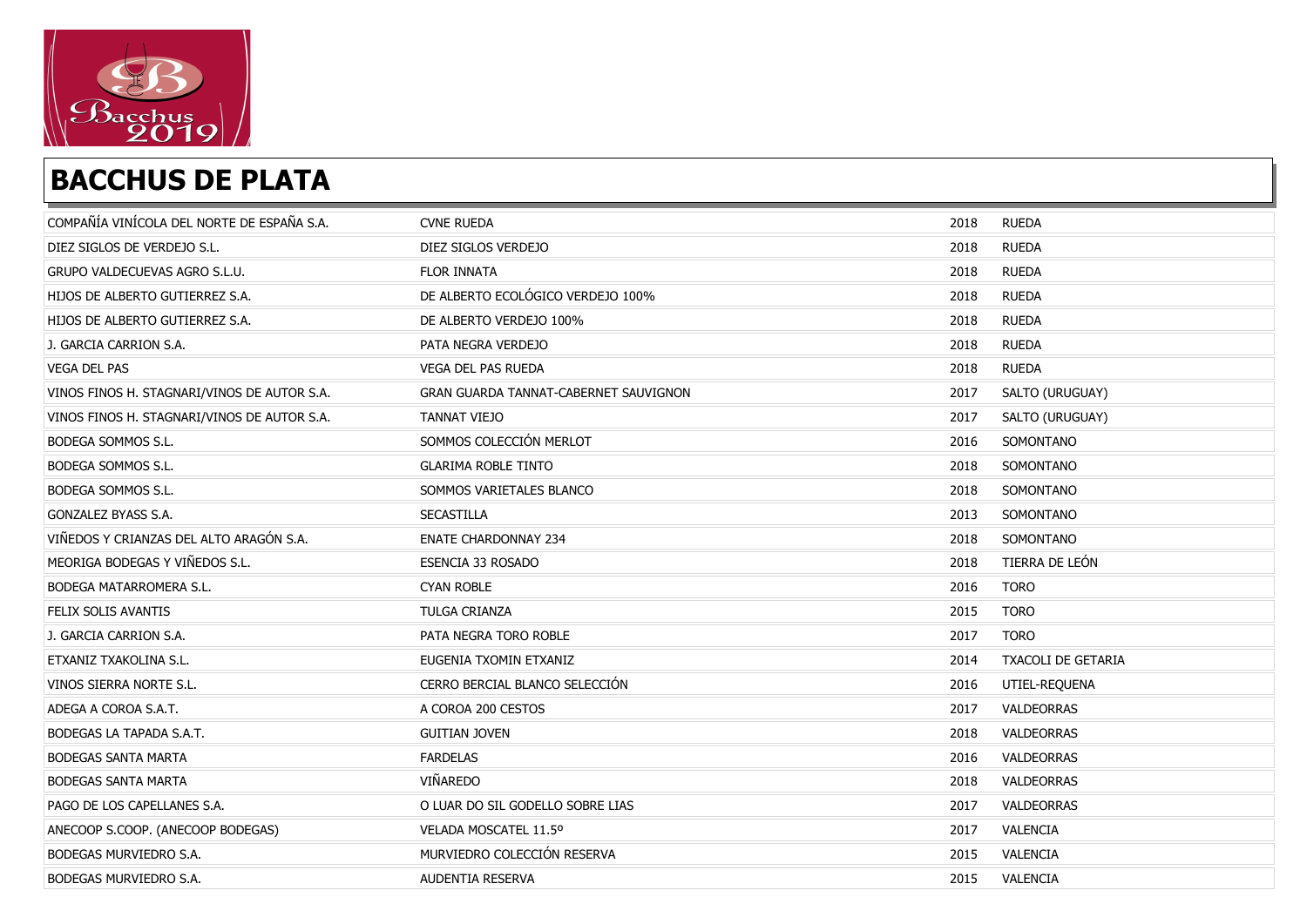

| BODEGAS MURVIEDRO S.A.                             | ADN AL DES NUDO                                 | 2018 | VALENCIA                       |
|----------------------------------------------------|-------------------------------------------------|------|--------------------------------|
| BODEGAS MURVIEDRO S.A.                             | AUDENTIA CABERNET SAUVIGNON ROSÉ                | 2018 | VALENCIA                       |
| <b>BODEGAS VEGAMAR S.L.</b>                        | <b>VEGAMAR BLANCO</b>                           | 2018 | VALENCIA                       |
| BODEGAS VEGAMAR S.L.                               | <b>VEGAMAR DULCE</b>                            | 2018 | VALENCIA                       |
| LA BARONIA DE TURIS COOP. V.                       | MISTELA MOSCATEL TURIS                          | 2018 | VALENCIA                       |
| SAN JUANITO VITIVINICOLA SPR DE RL                 | SAN JUANITO MALBEC                              | 2016 | VALLE DE BERNAL (MEXICO)       |
| SAT VITICULTORES DE LA COMARCA DE GÜIMAR           | BRUMAS DE AYOSA AFRUTADO                        | 2018 | VALLE DE GÜIMAR                |
| SAT VITICULTORES DE LA COMARCA DE GÜIMAR           | BRUMAS DE AYOSA BLANCO                          | 2018 | VALLE DE GÜIMAR                |
| EL PENITENTE S.L.                                  | ARAUTAVA FINCA LA HABANERA TINTO                | 2017 | VALLE DE LA OROTAVA            |
| EL PENITENTE S.L.                                  | ARAUTAVA BLANCO SECO                            | 2018 | VALLE DE LA OROTAVA            |
| <b>BODEGAS VERDES S.L.</b>                         | SEÑORIO DE VIDRIALES VERDEJO                    | 2018 | VALLES DE BENAVENTE            |
| <b>BODEGAS VERDES S.L.</b>                         | SEÑORIO DE VIDRIALES ROSADO                     | 2018 | <b>VALLES DE BENAVENTE</b>     |
| ADEGA COOPERATIVA E REGIONAL DE MONÇAO CRL         | ALVARINHO DEU LA DEU                            | 2017 | VINHO VERDE (PORTUGAL)         |
| CASA DE CANHOTOS PROD. DE ALVARINHO LDA.           | CASA DE CANHOTOS                                | 2018 | VINHO VERDE (PORTUGAL)         |
| COMPAÑÍA LEBANIEGA DE VINOS Y LICORES S.L.         | <b>FINCA MORILLAS</b>                           | 2016 | <b>VINO</b>                    |
| JOAN DE LA CASA VITICULTOR                         | <b>TERRA FITER</b>                              | 2012 | <b>VINO</b>                    |
| BODEGAS CAMPANTE S.A.                              | OS PORTAPAZOS                                   | 2018 | VINO DE ESPAÑA                 |
| Península Vinicultores, S.L.                       | CADALSO                                         | 2017 | VINO DE ESPAÑA                 |
| AGRICOLA CARRASCAS S.L.                            | TIENTO DE CARRASCAS CABERNET SAUVIGNON - MERLOT | 2014 | VINO TIERRA DE CASTILLA        |
| AGRICOLA CARRASCAS S.L.                            | ORIGEN DE CARRASCAS CHARDONNAY                  | 2015 | VINO TIERRA DE CASTILLA        |
| BODEGAS MONTALVO WILMOT/LAGASCA 91 AGROINVEST. S.L | MW CABERNET DE FAMILIA                          | 2014 | VINO TIERRA DE CASTILLA        |
| BODEGAS QUINTA DE AVES S.L.                        | QUINTA DE AVES COUPAGE                          | 2017 | VINO TIERRA DE CASTILLA        |
| <b>BODEGAS TIERRAS DE ORGAZ</b>                    | <b>BUCAMEL BLANCO</b>                           | 2017 | VINO TIERRA DE CASTILLA        |
| BODEGAS Y VIÑEDOS ARENAS SERRANO S.L.              | <b>LIBRATO</b>                                  | 2017 | VINO TIERRA DE CASTILLA        |
| FINCA RIO NEGRO (MERAVEN S.L.)                     | FINCA RIO NEGRO GEWÜRZTRAMINER                  | 2017 | VINO TIERRA DE CASTILLA        |
| VIÑEDOS BALMORAL S.A.                              | EDONÉ GRAN CUVEE                                | 2015 | VINO TIERRA DE CASTILLA        |
| <b>BODEGAS LEDA S.L.</b>                           | LEDA VIÑAS VIEJAS                               | 2016 | VINO TIERRA DE CASTILLA Y LEÓN |
| EXPLOTACIONES PEVIA S.A.                           | DEHESA DE ITUERO CRIANZA                        | 2014 | VINO TIERRA DE CASTILLA Y LEÓN |